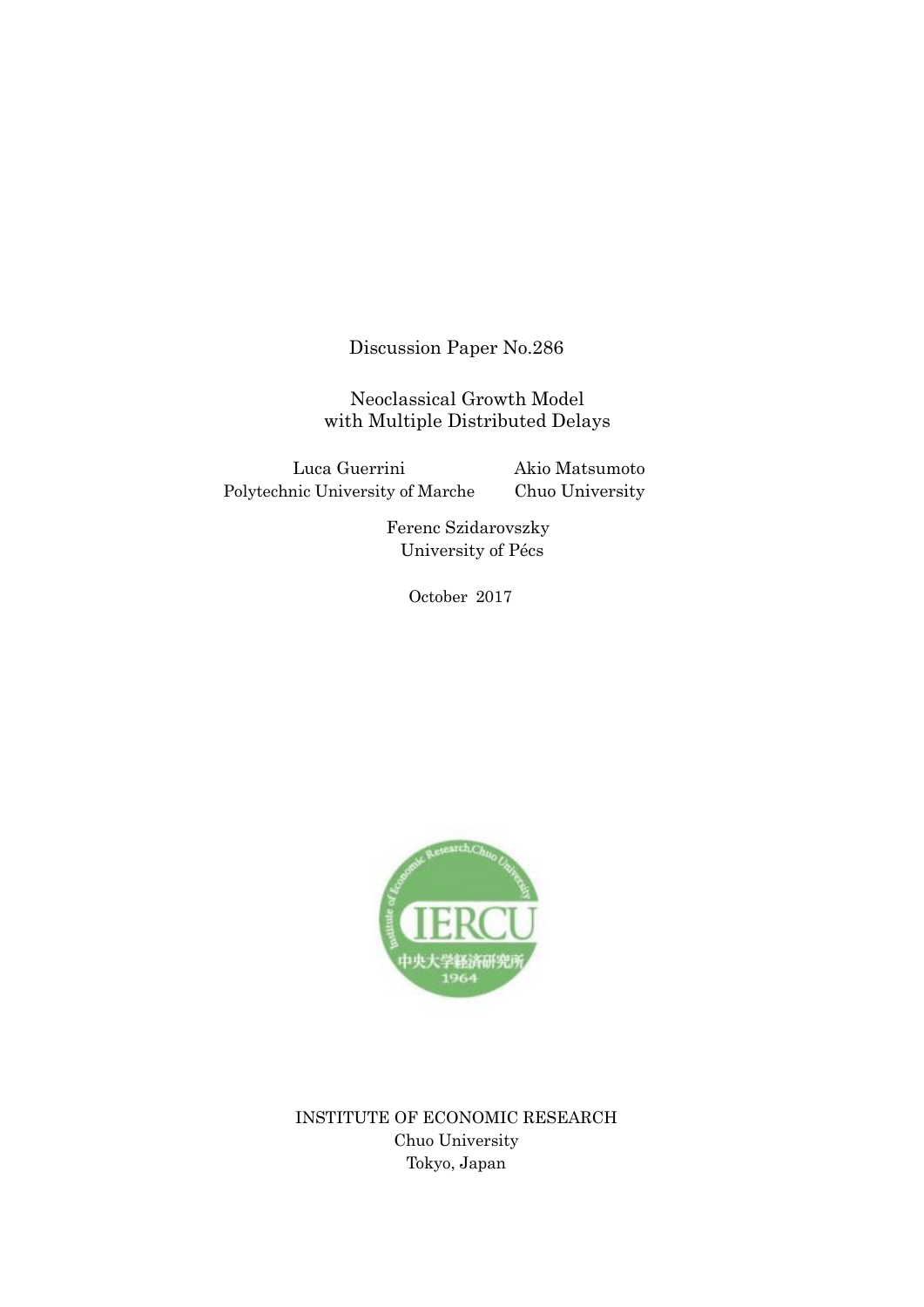# Neoclassical Growth Model with Multiple Distributed Delays<sup>∗</sup>

Luca Guerrini† Akio Matsumoto‡ Ferenc Szidarovszky§

#### Abstract

This paper demonstrates that the delay has a dual effects of being destabilizer and stabilizer. For this purpose, we use a traditional neoclassical growth model augmented with two continuously distributed time delays, time-to-build delay and time-to-depreciate delay. Applying the Routh-Hurwitz stability criterion, we first construct a condition under which a stationary state loses stability and bifurcates to a cyclic oscillations. It is then numerically demonstrated that the delay has the dual effects: the main role of the delay is to destabilize an otherwise stable economy and it is found that the delay can also stabilize the economy, depending on the combination of two delays. The dual effect is specific to a two delay dynamic model.

Keywords: Continuously distributed time delay, Neoclassical growth model, Dual effect, Two delays

<sup>∗</sup>The second author highly acknowledges the financial supports from the MEXT-Supported Program for the Strategic Research Foundation at Private Universities 2013-2017, the Japan Society for the Promotion of Science (Grant-in-Aid for Scientific Research (C) 25380238, 26380316 and 16K03556) and Chuo University (Joint Research Grant). The usual disclaimers apply.

<sup>†</sup>Department of Management, Polytechnic University of Marche, 60121 Ancona, Italy. luca.guerrini@staff,univpm.it

<sup>‡</sup>Department of Economics, Chuo University, 742-1, Higashi-Nakano, Hachioji, Tokyo 192-0393, Japan. akiom@tamacc.chuo-u.ac.jp

<sup>§</sup>Department of Applied Mathematics, University of Pécs, Ifjúság u 6, 7624 Pécs, Hungary. szidarka@gmail.com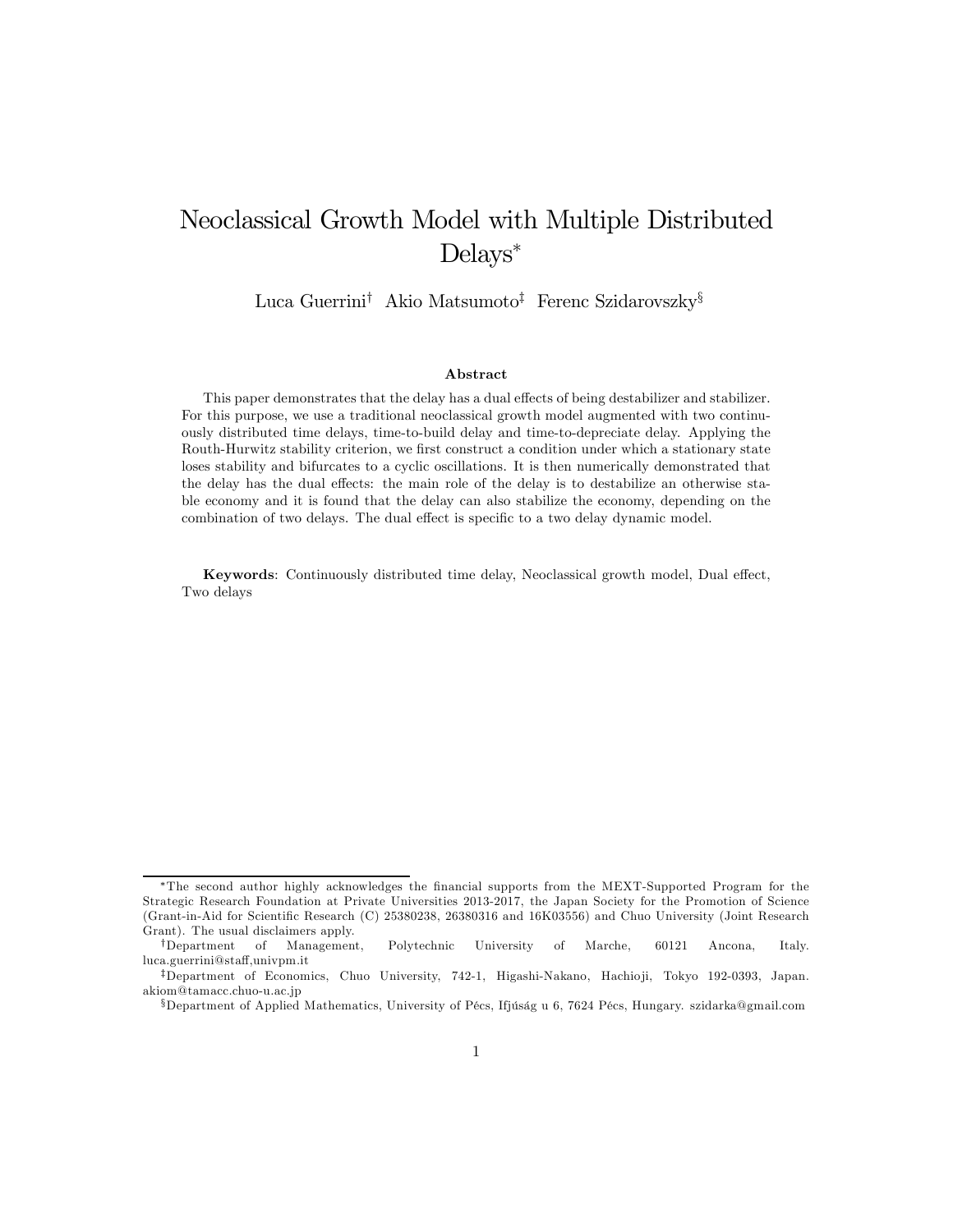### 1 Introduction

The seminal work of Kalecki (1935) indicates that a delay inevitably occurred in economic activities can be an essential source of macroeconomic dynamics. After a long "gestation period" in which only a limited works on delay dynamics have been done, it has been demonstrated in the recent literature that capital accumulation in a continuous-time framework could be cyclic or chaotic. This finding indicates that a delay equilibrium model of a dynamic economy may explain a wide variety of dynamics behavior ranging from simple convergence to erratic oscillations. In particular, Zak (1999) rebuilds the neoclassical growth model of Solow and Swan in such a way that the current capital stock is adjusted by the savings and the stock depreciation at some preceding time and shows two main results: one is that stable equilibrium of the traditional neoclassical growth model becomes a saddle point and the other is that endogenous cycle can emerge if the initial point can be taken from a center manifold. Matsumoto and Szidarovsky (2011, 2013) reconsider the discretetime model of Day (1982) in the continuous time framework augmented with a production delay and numerically confirm the birth of complex dynamics involving chaos through ala period-doubling cascade. Bianca et al. (2013) generalize Zak's version of the neoclassical model by introducing two delays. Only recently Guerrini et al. (2017) apply the method developed by Gu et al. (2005) for the two delay model and construct a conditions under which a steady state loses stability or gains stability.

There are two types of delay, fixed time delay and continuously distributed time delay (fixed delay and continuous delay henceforth). The former is applicable in economic situations in which an institutionally or socially determined fixed period of time delay is presented. The latter is appropriate for economic situations in which different lengths of delays are distributed over the different economic agents. The choice of the type has situation-dependency. The neoclassical growth model is usually considered to describe *Robinson Crusoe* economy in which Robinson has two faces, he is a household and at the same time, a producer. In such a one-man economy fixed delay is most appropriate. We should remember that the neoclassical model itself has dual nature. It can be considered to possess a general equilibrium structure in which many households and many producers are involved and make trade of their outputs through markets. In the existing literature, however, applications of continuous delays are so far very few. It has not yet been determined whether or not cyclic capital accumulation may appear in the case in which fixed delays are replaced with continuous delays. The main propose of this study is to demonstrate the possibility of cyclic or possibly erratic capital accumulation under continuous delays.

The rest of the paper is organized as follows. Section 2 constructs a continuous delay version of the neoclassical growth model and discusses dynamics of two special cases, one with no delays and the other has two delays whose weighting function is exponentially declining. Section 3 examines the case in which the delay associated with production has weak delay kernel and the delay associated with capital depreciation has strong delay kernel. In Section 4 the weak and strong kernels are interchanged. Finally Section 5 provides concluding remarks.

### 2 The model

Zak (1999) introduced a discrete time delay into the Solow model and obtained the following delay differential equation .

$$
\dot{k}(t) = sk^{\alpha}(t-\tau) - \delta k(t-\tau),\tag{1}
$$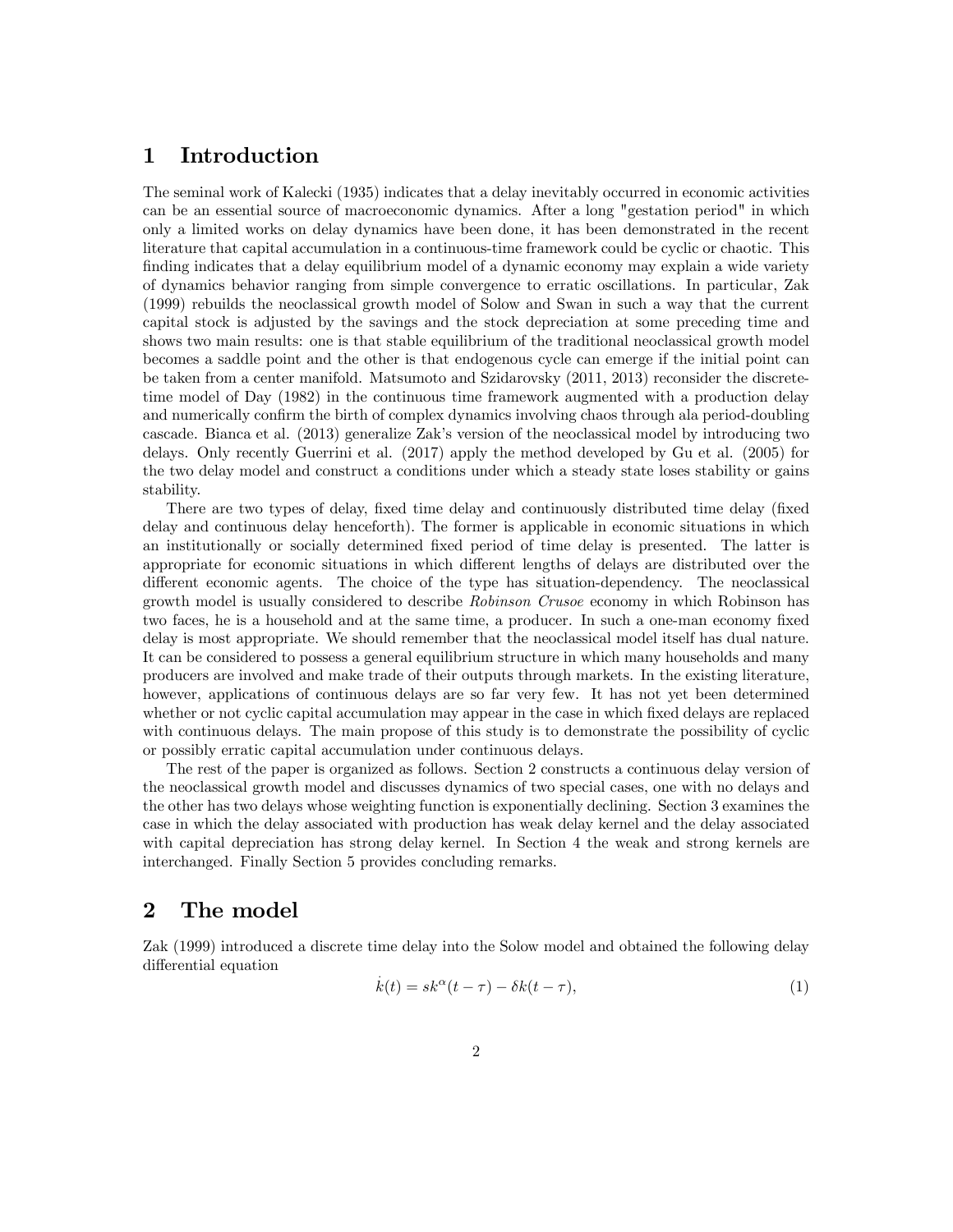where k denotes capital stock,  $\alpha$  is a constant with  $0 < \alpha < 1$ ,  $s \in (0, 1)$  is a constant saving rate,  $\delta > 0$  is capital depreciation, and  $\tau > 0$  represents a time delay. It is well known that dynamical systems with distributed delay are more general than those with discrete delay. So we propose the following Solow model with distributed delays

$$
\dot{k}(t) = s \left[ \int_{-\infty}^{t} W(t-r, S, m)k(r) dr \right]^{\alpha} - \delta \int_{-\infty}^{t} W(t-r, T, n)k(r) dr, \tag{2}
$$

where  $m$  and  $n$  are nonnegative integers,  $T$  and  $S$  are positive real parameters, and the delay kernel W is given by the gamma-type distribution

$$
W(t-r,\zeta,l) = \left(\frac{l+1}{\zeta}\right)^{l+1} \frac{(t-r)^l e^{-\frac{(l+1)}{\zeta}(t-r)}}{l!}.
$$

for  $\zeta = S, T$  and  $l = m, n$ . Parameter  $\zeta$  is associated with the average length of the continuous delay and l determines the shape of the weighting function. The two special cases  $l = 0$  and  $l = 1$  are called weak delay kernel and strong delay kernel, respectively. Notice that as  $\zeta \to 0$  the distribution function approaches the Dirac distribution. Thus, one recovers the discrete delay case.

Letting  $x(t) = k(t) - k_*$  transfers  $k = k_*$  to the origin, where  $k_*$  is the non-trivial equilibrium of (1), namely  $k_*$  is the unique solution of  $sk_*^{\alpha-1} = \delta$ . The linearized equation of (2) at the origin has the form

$$
\dot{x}(t) = \alpha \delta \int_{-\infty}^{t} W(t-r, S, m)x(r)dr - \delta \int_{-\infty}^{t} W(t-r, T, n)x(r)dr.
$$
\n(3)

In Eq. (3), we look for the solution in the exponential form  $x(t) = x(0)e^{\lambda t}$  to obtain the associated characteristic equation, which is given by

$$
\lambda - \alpha \delta \int_{-\infty}^{t} W(t-r, S, m) e^{-\lambda (t-r)} dr + \delta \int_{-\infty}^{t} W(t-r, T, n) e^{-\lambda (t-r)} dr = 0.
$$
 (4)

Introducing the new variable  $z = t - r$ , and using the definition of the Gamma function, we get

$$
\int_{-\infty}^{t} W(t-r,\zeta,l)e^{-\lambda(t-r)}dr = \int_{0}^{+\infty} W(z,\zeta,l)e^{-\lambda z}dz
$$
\n
$$
= \left(\frac{l+1}{\zeta}\right)^{l+1} \frac{1}{l!} \int_{0}^{+\infty} z^{l}e^{-\left(\frac{l+1}{\zeta}+\lambda\right)z}dz
$$
\n
$$
= \left(1+\frac{\lambda\zeta}{l+1}\right)^{-(l+1)}.
$$

Using this relation in (4), the characteristic equation becomes

$$
\lambda - \alpha \delta \left( 1 + \frac{\lambda S}{m+1} \right)^{-(m+1)} + \delta \left( 1 + \frac{\lambda T}{n+1} \right)^{-(n+1)} = 0. \tag{5}
$$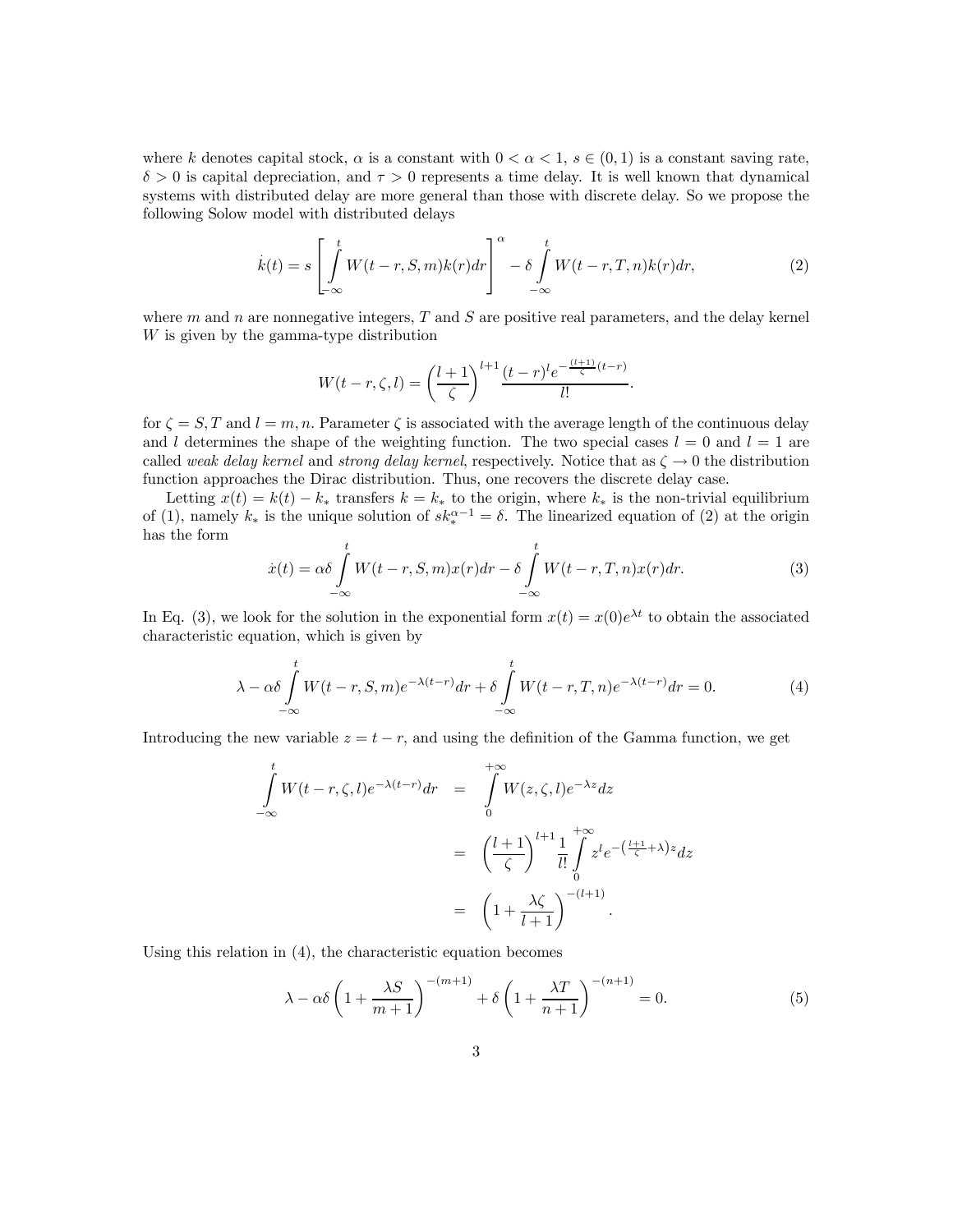Eq. (5) is a polynomial equation with degree  $m + n + 3$  that can be represented as follows:

$$
b_0\lambda^N + b_1\lambda^{N-1} + \dots + b_{N-1}\lambda + b_N = 0,
$$
\n<sup>(6)</sup>

where the coefficients  $b_j$  are real constants and  $N = m + n + 3$ . We can easily guarantee that  $b<sub>0</sub> > 0$ . The Routh-Hurwitz theorem provides conditions that are both necessary and sufficient for this polynomial to have roots with negative real parts. In order to apply this theorem, we first need to construct the  $N \times N$  Routh-Hurwitz matrix

$$
\Delta_N = \begin{bmatrix} b_1 & b_0 & 0 & 0 & \cdots & 0 \\ b_3 & b_2 & b_1 & b_0 & \cdots & 0 \\ b_5 & b_4 & b_3 & b_2 & \cdots & 0 \\ \vdots & \vdots & \vdots & \vdots & \cdots & \vdots \\ 0 & 0 & 0 & 0 & \cdots & b_N \end{bmatrix},
$$
(7)

where  $b_k = 0$  for  $k > N$ . The Routh-Hurwitz criterion states that all of the roots of Eq. (6) are negative or have negative real part if and only if all the principal minors  $\Delta_N^k$  ( $k = 1, 2, ..., N$ ) of the Routh-Hurwitz matrix (7) are positive. A direct consequence of the Routh-Hurwitz theorem is that all coefficients  $b_k$   $(k = 1, 2, ..., N)$  are positive.

Since it is difficult to obtain a general solution of Eq. (5) we draw attention to some special cases and examine stability of the equilibrium analytically as well as numerically. Before proceeding, we examine two cases, one for  $S = T = 0$  and the other for  $m = n = 0$ . In the former case, we immediately obtain the solution  $\lambda = -(1 - \alpha)\delta < 0$ , and thus the equilibrium is locally asymptotically stable in absence of delays. In the latter case in which both delays have exponentially declining weights, the characteristic equation (5) becomes a cubic equation in  $\lambda$ ,

$$
b_0 \lambda^3 + b_1 \lambda^2 + b_2 \lambda + b_3 = 0 \tag{8}
$$

with

$$
b_0 = b_0(S,T) = ST > 0,
$$
  
\n
$$
b_1 = b_1(S,T) = S + T > 0,
$$
  
\n
$$
b_2 = b_2(S,T) = 1 + \delta S - \alpha \delta T,
$$
  
\n
$$
b_3 = b_3(S,T) = (1 - \alpha)\delta > 0.
$$

According to the Routh-Hurwitz criterion, since  $b_1b_2 > b_0b_3$ ,  $b_0 > 0$ ,  $b_1 > 0$  and  $b_3 > 0$  implies  $b_2 > 0$ , the stability condition is validated if  $b_1b_2 > b_0b_3$ . A direct calculation shows this to hold when

$$
\alpha \delta T^2 - T - S(1 + \delta S) < 0
$$

or

$$
0 < T < \frac{1 + \sqrt{1 + 4\alpha \delta S (1 + \delta S)}}{2\alpha \delta} = T_*.
$$

Notice that the other solution is negative as  $1 - \sqrt{1 + 4\alpha \delta S(1 + \delta S)} < 0$ . According to the Hopf bifurcation theorem, one can establish the existence of a cyclic solution at  $T = T_*$  if the characteristic equation (8) has a pair of purely imaginary roots and the real parts of these roots change signs with T which is selected as the bifurcation parameter. When  $T = T_*$ , one has

$$
b_1^* b_2^* = b_0^* b_3^*,
$$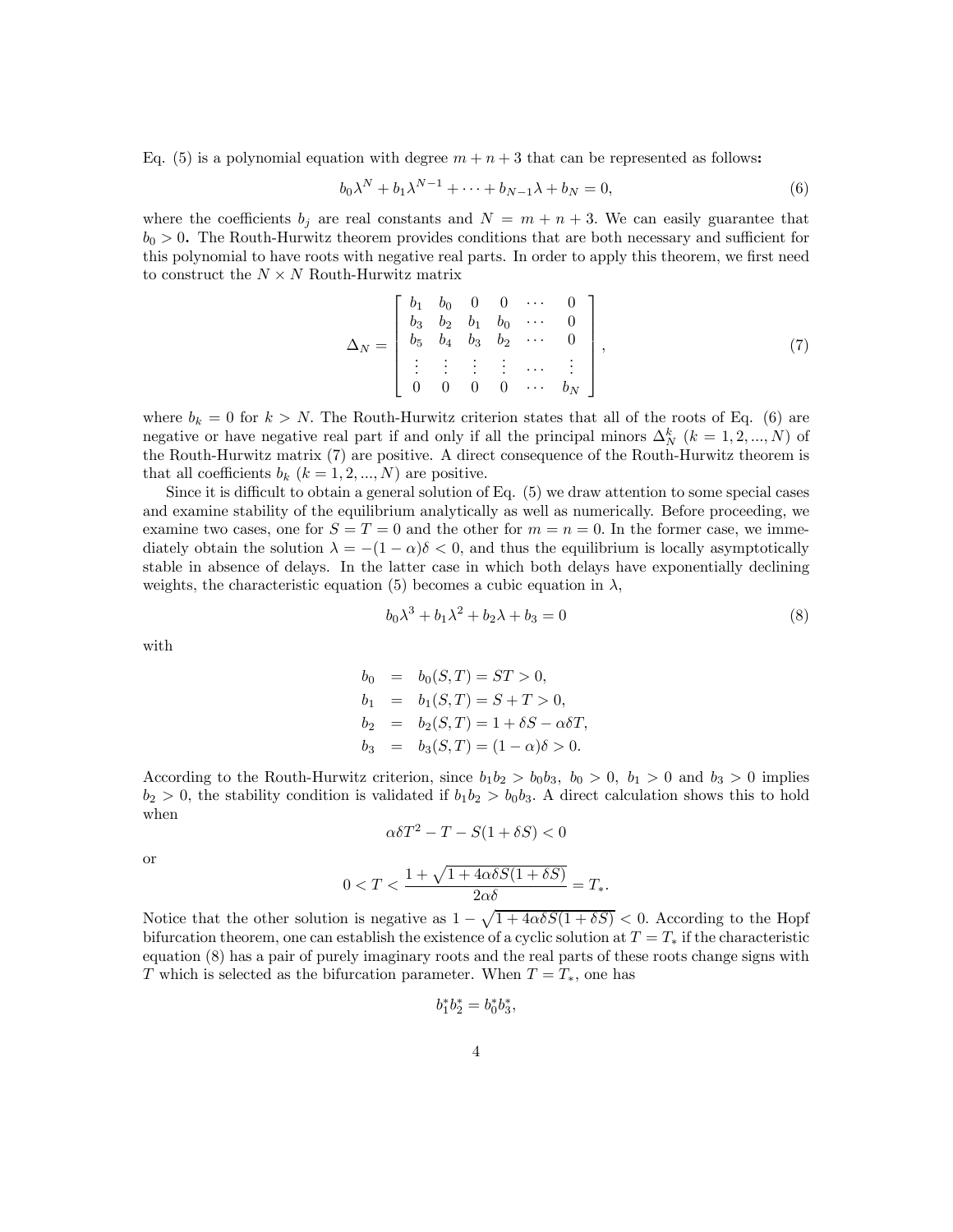where  $b_j^* = b_j(S, T_*)$   $(j = 0, 1, 2, 3)$ , and so Eq. (8) factors as

$$
(b_0^*\lambda + b_1^*)\left(b_0^*\lambda^2 + b_2^*\right) = 0,
$$

yielding a pair of purely imaginary roots

$$
\lambda_{1,2} = \pm i\omega_* \text{ with } \omega_* = \sqrt{\frac{b_2^*}{b_0^*}} > 0
$$

and a real root

$$
\lambda_3 = -\frac{b_1^*}{b_0^*} < 0.
$$

Differentiating Eq.  $(8)$  with respect to T, we have

$$
\frac{d\lambda}{dT} = -\frac{b'_0 \lambda^3 + b'_1 \lambda^2 + b'_2 \lambda}{3b_0 \lambda^2 + 2b_1 \lambda + b_2},\tag{9}
$$

with

$$
b'_0 = b'_0(S, T) = S, \quad b'_1 = b'_1(S, T) = 1, \quad b'_2 = b'_2(S, T) = -\alpha \delta.
$$

It is clear that  $\lambda = i\omega_*$  is a simple root of (8), since (8) is cubic and we forward all of its three roots, which are different. Using (8) one has that (9) becomes

$$
\frac{d\lambda}{dT} = \frac{(b'_0b_1 - b_0b'_1)\lambda^2 + (b'_0b_2 - b_0b'_2)\lambda + b'_0b_3}{3b_0^2\lambda^2 + 2b_0b_1\lambda + b_0b_2}.
$$

Recalling  $\omega_*^2 = b_2^*/b_0^*$  and  $b_1^* b_2^* = b_0^* b_3^*$ , we derive

$$
\label{eq:Re} \text{Re} \left(\frac{d\lambda}{dT}\right)_{\lambda = i \omega_*} = \frac{b_0^{\prime*} b_1^* b_2^* - b_0^* b_1^{\prime*} b_2^* - b_0^* b_1^* b_2^* }{2 b_0^* (b_0^* b_2^* + b_1^*{}^2)}.
$$

Since the numerator of the above expression is equal to  $S[\alpha \delta T_*^2 + S(1 + \delta S)] > 0$ , only crossing the imaginary axis from left to right is possible as  $T$  increases. Thus, stability of the equilibrium is lost and the system remains unstable for all  $T > T_*$ . The previous analysis can be summarized as follows.

**Theorem 1** Given  $m = n = 0$ , the equilibrium point  $k_*$  of (2) is locally asymptotically stable for  $T < T_*$ , unstable for  $T > T_*$  and bifurcates to a limit cycle through a Hopf bifurcation at  $k_*$  when  $T = T_*$ .

## 3 Heterogenous weights I:  $m = 0$  and  $n \ge 1$

We now consider the case of  $m = 0$  and  $n \ge 1$  under which delay T has a bell-shaped weight while delay S has a declining weight. Substituting  $m = 0$  reduces the characteristic equation (5) to

$$
\lambda - \alpha \delta \left( 1 + \lambda S \right)^{-1} + \delta \left( 1 + \frac{\lambda T}{n+1} \right)^{-(n+1)} = 0.
$$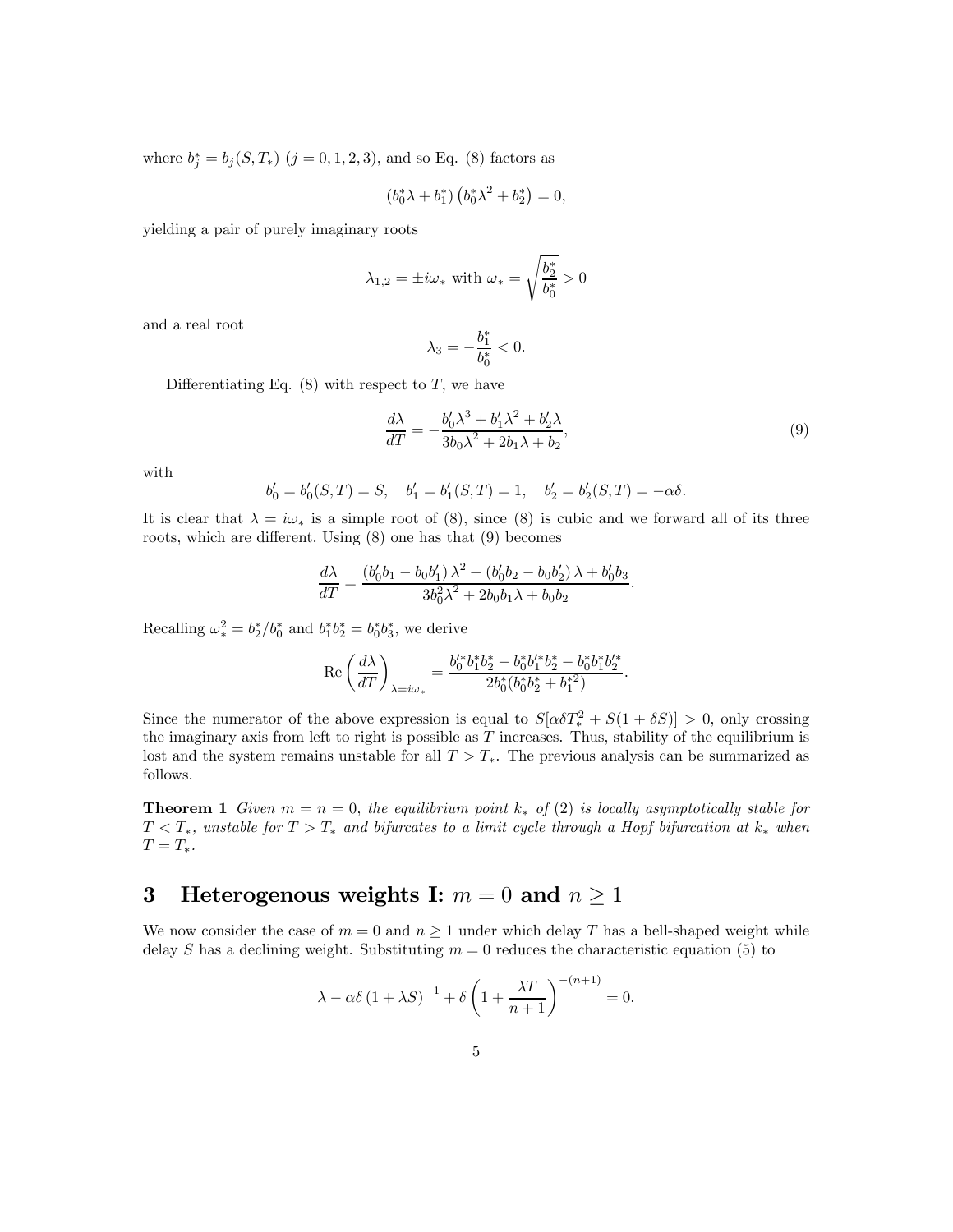or

$$
[\lambda (1 + \lambda S) - \alpha \delta] \left(1 + \frac{\lambda T}{n+1}\right)^{n+1} + \delta (1 + \lambda S) = 0.
$$

With expanding the factored terms, this can be rewritten as a polynomial equation of degree  $n+3$ ,

$$
b_0 \lambda^{n+3} + b_1 \lambda^{n+2} + \dots + b_{n+2} \lambda + b_{n+3} = 0
$$
 (10)

where the coefficients are defined by

$$
b_0 = a_0S,
$$
  
\n
$$
b_1 = a_1S + a_0,
$$
  
\n
$$
b_k = a_kS + a_{k-1} - \alpha\delta a_{k-2} \text{ for } 2 \le k \le n+1,
$$
  
\n
$$
b_{n+2} = 1 + \delta S - \alpha\delta T,
$$
  
\n
$$
b_{n+3} = (1 - \alpha)\delta > 0
$$

with

$$
a_k = \left(\frac{T}{n+1}\right)^{n+1-k} \left(\begin{array}{c} n+1\\k \end{array}\right).
$$
 (11)

#### **3.1**  $m = 0$  and  $n = 1$

For  $m = 0$  and  $n = 1$ , the characteristic equation (10) takes the form

$$
b_0 \lambda^4 + b_1 \lambda^3 + b_2 \lambda^2 + b_3 \lambda + b_4 = 0 \tag{12}
$$

where

$$
b_0 = b_0(S, T) = \frac{T^2}{4} S > 0,
$$
  
\n
$$
b_1 = b_1(S, T) = TS + \frac{T^2}{4} > 0,
$$
  
\n
$$
b_2 = b_2(S, T) = S + T - \alpha \delta \frac{T^2}{4},
$$
  
\n
$$
b_3 = b_3(S, T) = 1 + \delta S - \alpha \delta T,
$$
  
\n
$$
b_4 = b_4(S, T) = (1 - \alpha)\delta > 0.
$$

The Routh-Hurwitz criterion now yields the conditions  $b_3 > 0$ , i.e.  $\alpha < (1 + \delta S)/(\delta T)$ , and

$$
\Delta_4^3(T) = b_1 b_2 b_3 - b_0 b_3^2 - b_1^2 b_4 > 0,
$$

since they imply  $b_2 > 0$  as well.

Let  $\lambda_1, \lambda_2, \lambda_3$  and  $\lambda_4$  denote the roots of Eq. (12). Then, we have

$$
\lambda_1 + \lambda_2 + \lambda_3 + \lambda_4 = -\frac{b_1}{b_0}, \quad \lambda_1 \lambda_2 + \lambda_1 \lambda_3 + \lambda_1 \lambda_4 + \lambda_2 \lambda_3 + \lambda_2 \lambda_4 + \lambda_3 \lambda_4 = \frac{b_2}{b_0},\tag{13}
$$

$$
\lambda_1 \lambda_2 \lambda_3 + \lambda_1 \lambda_3 \lambda_4 + \lambda_2 \lambda_3 \lambda_4 + \lambda_1 \lambda_2 \lambda_4 = -\frac{b_3}{b_0}, \quad \lambda_1 \lambda_2 \lambda_3 \lambda_4 = \frac{b_4}{b_0}.\tag{14}
$$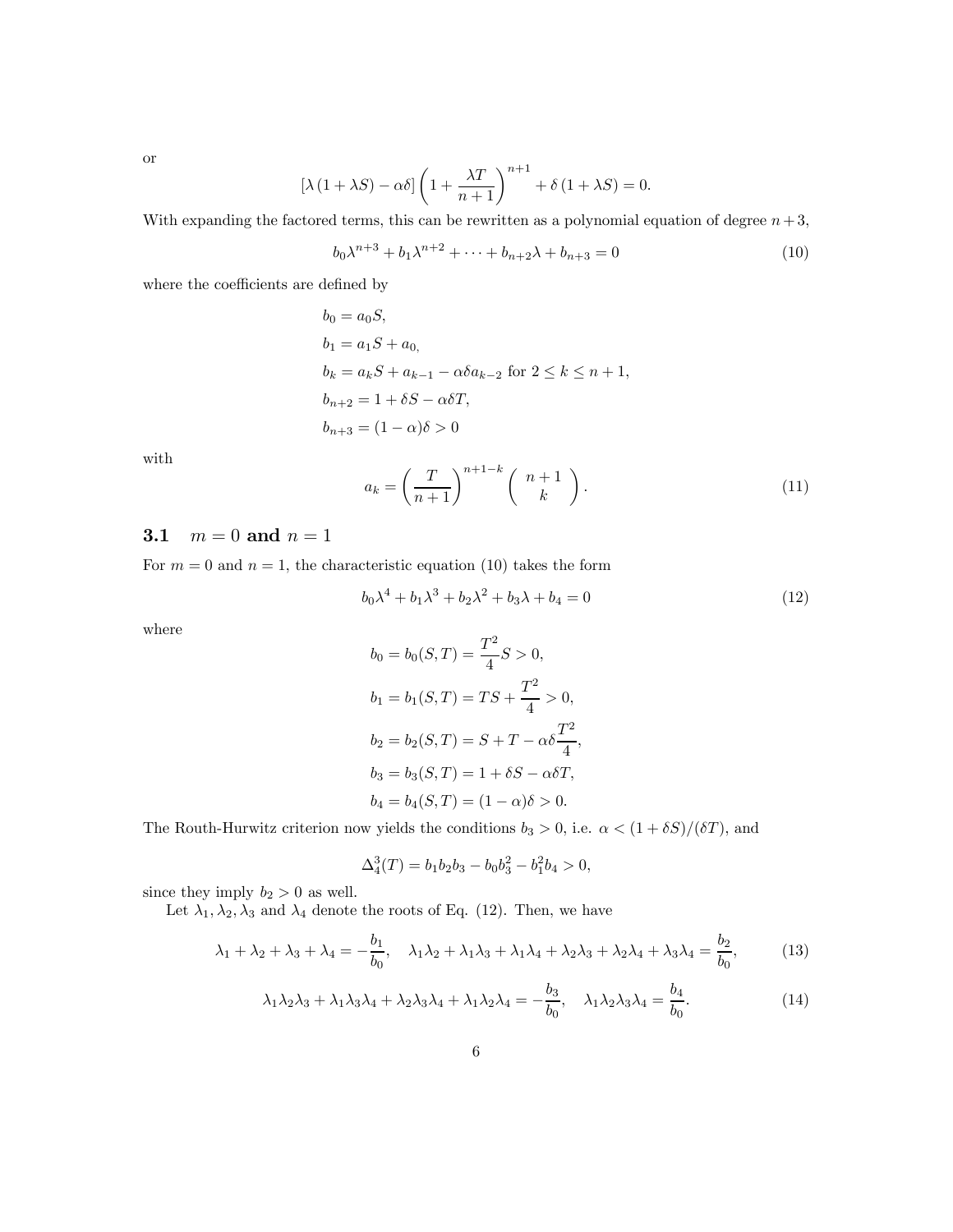If there is  $T = T_*$  such that  $\Delta_4^3(T_*) = 0$ , by the Routh–Hurwitz criterion at least one root of Eq. (12), say  $\lambda_1$ , has real part equal to zero. As a result, the fourth equation of (14) implies  $\text{Im }\lambda_1 = \omega_1 \neq 0$ . Thus, there exists another root of Eq.(12), say  $\lambda_2$ , such that  $\lambda_2 = \bar{\lambda}_1$ . Since  $\Delta_4^3(T)$ is a continuous function of its roots, we conclude that  $\lambda_1$  and  $\lambda_2$  are complex conjugates in an open interval including  $T_*$ . Consequently, Eqs. (13) and (14) at  $T = T_*$  rewrite as

$$
\lambda_3 + \lambda_4 = -\frac{b_1}{b_0}, \quad \omega_1^2 + \lambda_3 \lambda_4 = \frac{b_2}{b_0}, \quad \omega_1^2 (\lambda_3 + \lambda_4) = -\frac{b_3}{b_0}, \quad \omega_1^2 \lambda_3 \lambda_4 = \frac{b_4}{b_0}.
$$
 (15)

If the roots  $\lambda_3$  and  $\lambda_4$  are complex conjugates, then the first equation of (15) yields  $2 \text{ Re } \lambda_3 =$  $-b_1/b_0 < 0$ . On the other hand, if the roots  $\lambda_3$  and  $\lambda_4$  are real, then the first and fourth equations of (15) lead us to  $\lambda_3 < 0$  and  $\lambda_4 < 0$ .

We need to check the transversality condition. For computational purposes, we multiply both sides of Eq.  $(12)$  by  $b_0^{-1}$  and obtain

$$
\lambda^4 + \frac{b_1}{b_0}\lambda^3 + \frac{b_2}{b_0}\lambda^2 + \frac{b_3}{b_0}\lambda + \frac{b_4}{b_0} = 0.
$$

Differentiating this equation with respect to  $T$ , one has

$$
\frac{d\lambda}{dT} = -\frac{\left(\frac{b_1}{b_0}\right)'\lambda^3 + \left(\frac{b_2}{b_0}\right)'\lambda^2 + \left(\frac{b_3}{b_0}\right)'\lambda + \left(\frac{b_4}{b_0}\right)'}{4\lambda^3 + \frac{3b_1}{b_0}\lambda^2 + \frac{2b_2}{b_0}\lambda + \frac{b_3}{b_0}},
$$

where

$$
\left(\frac{b_1}{b_0}\right)' = -\frac{4}{T^2}, \quad \left(\frac{b_2}{b_0}\right)' = -\frac{4(2S+T)}{ST^3},
$$

$$
\left(\frac{b_3}{b_0}\right)' = \frac{4\alpha\delta T - 8(1+\delta S)}{ST^3}, \quad \left(\frac{b_4}{b_0}\right)' = -\frac{8(1-\alpha)\delta}{ST^3}.
$$

Since  $\omega_* = b_3^*/b_1^*$ , we get

$$
\left(\frac{d\lambda}{dT}\right)_{\lambda=i\omega_*} = \frac{1}{2} \frac{\left[\left(\frac{b_1}{b_0}\right)^{k*} \left(\frac{b_3^*}{b_0^*}\right) - \left(\frac{b_1^*}{b_0^*}\right) \left(\frac{b_3}{b_0}\right)^{k*}\right] i\omega_* + \left(\frac{b_2}{b_0}\right)^{k*} \left(\frac{b_3^*}{b_0^*}\right) - \left(\frac{b_1^*}{b_0^*}\right) \left(\frac{b_4}{b_0}\right)^{k*}}{\left[\left(\frac{b_1^*}{b_0^*}\right) \left(\frac{b_2^*}{b_0^*}\right) - 2 \left(\frac{b_3^*}{b_0^*}\right)\right] i\omega_* - \left(\frac{b_1^*}{b_0^*}\right) \left(\frac{b_3^*}{b_0^*}\right)}\tag{16}
$$

Multiplying both the numerator and the denominator of (16) by the conjugate of the denominator, and using  $b_0^* b_3^*^2 = b_1^* b_2^* b_3^* - b_1^*^2 b_4^*$ , we obtain

$$
\operatorname{Re}\left(\frac{d\lambda}{dT}\right)_{\lambda=i\omega_*}=\frac{1}{2}\frac{\frac{-\frac{b_3^*}{b_0^*}\left[\frac{\Delta_4^3(T)}{b_0^3}\right]_{T=T_*}^{\prime}}{\frac{b_3^*}{b_0^*^4b_1^*}\left[b_1^{*3}b_3^*+(b_1^*b_2^*-2b_0^*b_3^*)^2\right]}=-\frac{b_0^{*3}b_1^*\left[\frac{\Delta_4^3(T)}{b_0^3}\right]_{T=T_*}^{\prime}}{2\left[b_1^{*3}b_3^*+(b_1^*b_2^*-2b_0^*b_3^*)^2\right]},
$$

where

$$
\left[\frac{\Delta_4^3(T)}{b_0^3}\right]'_{T=T_*}=\frac{\Delta_4^{3\prime}(T_*)b_0^*-3\Delta_4^{3}(T_*)b_0^{\prime *}}{b_0^{*4}}
$$

.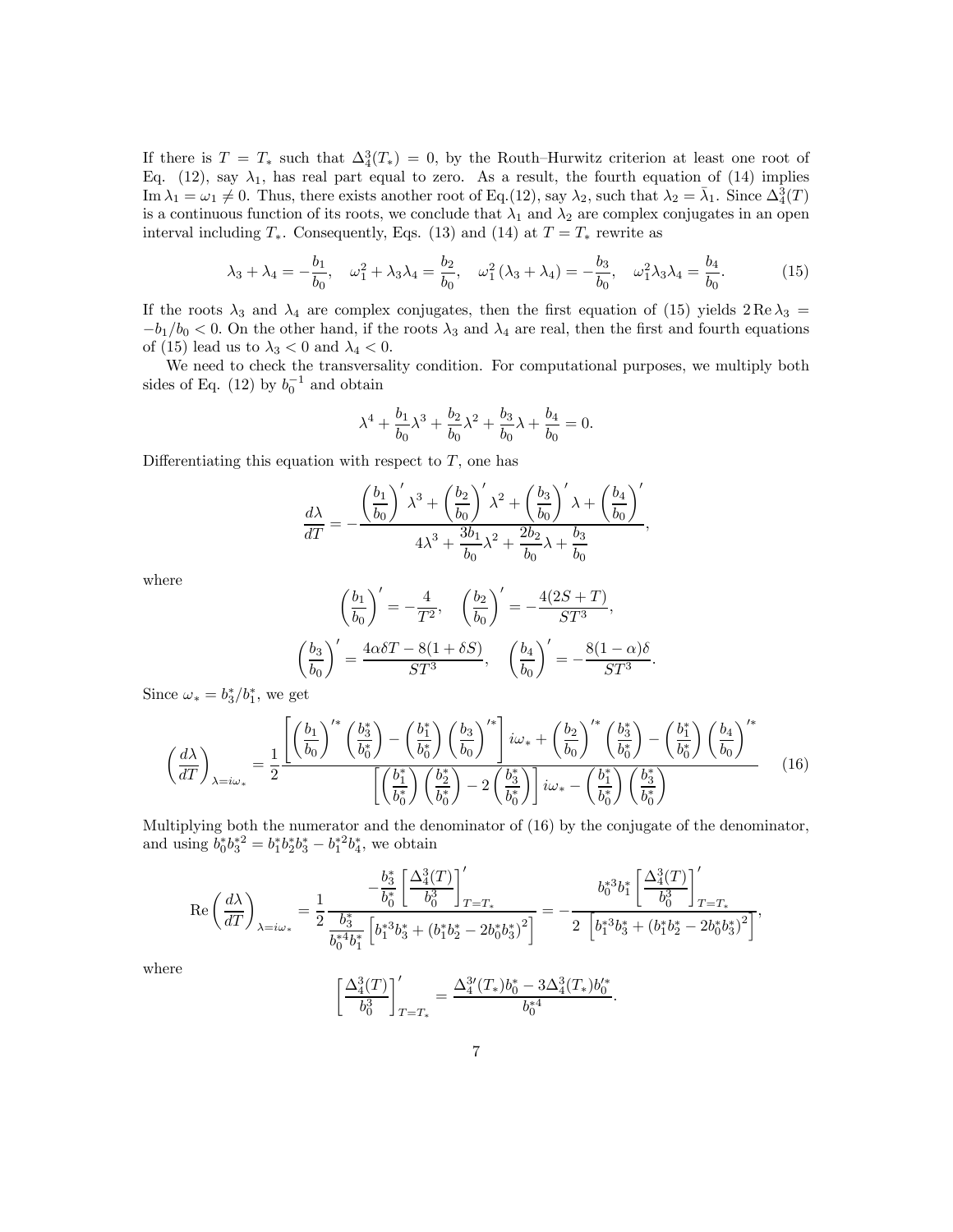Finally, we prove that  $\lambda = i\omega_*$  is a simple root. Otherwise both  $i\omega_*$  and  $-i\omega_*$  are multiple roots, and since the polynomial is fourth degree, it has to be

$$
b_0 (\lambda - i\omega)^2 (\lambda + i\omega)^2 = b_0 (\lambda^2 + \omega^2)^2
$$

without linear and cubic terms, which is impossible. The previous analysis can be summarized as follows.

**Theorem 2** Assume  $\alpha < (1 + \delta S)/(\delta T)$  and  $\Delta_4^3(T) > 0$ . Then the equilibrium point  $k_*$  of (2) is locally asymptotically stable. If there exists  $T = T_*$  such that  $\Delta_4^3(T_*) = 0$  and  $\Delta_4^{3'}(T_*)b_0^* 3\Delta_4^3(T_*)b_0'^* < 0$ , then a Hopf bifurcation occurs at  $k_*$  as T passes through  $T_*$ .

We specify the parameter values as  $s = 0.3$ ,  $\alpha = 0.5$  and  $\delta = 0.1$  with which we numerically confirm Theorem 2.<sup>1</sup> In Figure 1(A), the upward sloping solid curve describes  $\Delta_4^3(S,T) = 0$  that divides the parameter region of  $(T, S)$  into two subregions, one is the white region to the left of the curve in which the equilibrium point is stable (i.e.,  $\Delta_4^3(S,T) > 0$ ) and the other is the gray region to the right in which the equilibrium point is unstable (i.e.,  $\Delta_4^3(S,T) < 0$ ). Since dynamics of the equilibrium is switched to instability from stability when the delay  $S$  crosses the curve from left to right, this curve is called the *stability switching curve*. The upward dotted line is the locus of  $b_3 = 0$  that is in the gray unstable region, implying that  $b_3 > 0$  in the white stable region except at point  $(1/\alpha\delta, 0)$  where  $\Delta_4^3(S, T) = 0$  and  $b_3 = 0$ . In order to perform numerical simulations we apply the linear chain trick technique,<sup>2</sup> which allows one to replace an equation with gamma distributed delay kernels by an equivalent system of differential equations. In consequence, the delay differential equation (2) with  $m = 0$  and  $n = 1$  becomes a dynamic system of four ordinary differential equations .

$$
\begin{cases}\n\dot{k(t)} = su(t)^{\alpha} - \delta v(t), \\
\dot{u}(t) = \frac{1}{S}(k(t) - u(t)), \\
\dot{v}(t) = \frac{2}{T}(z(t) - v(t)), \\
\dot{z}(t) = \frac{2}{T}(k(t) - z(t))\n\end{cases}
$$
\n(17)

where

$$
\dot{k}(t) = s \left[ \int_{-\infty}^{t} \frac{1}{S} e^{-\frac{1}{S}(t-r)} k(r) dr \right]^{\alpha} - \delta \int_{-\infty}^{t} \left( \frac{2}{T} \right)^{2} (t-r) e^{-\frac{2}{T}(t-r)} k(r) dr,
$$

and new variables are defined by

$$
u(t) = \int_{-\infty}^{t} \frac{1}{S} e^{-\frac{1}{S}(t-r)} k(r) dr, \quad v(t) = \int_{-\infty}^{t} \left(\frac{2}{T}\right)^2 (t-r) e^{-\frac{2}{T}(t-r)} k(r) dr \text{ and } z(t) = \int_{-\infty}^{t} \frac{2}{T} e^{-\frac{2}{T}(t-r)} k(r) dr,
$$

<sup>1</sup>This parameter specification is used repeatedly in the following numerical analysis.  $2$  See MacDonald (1978).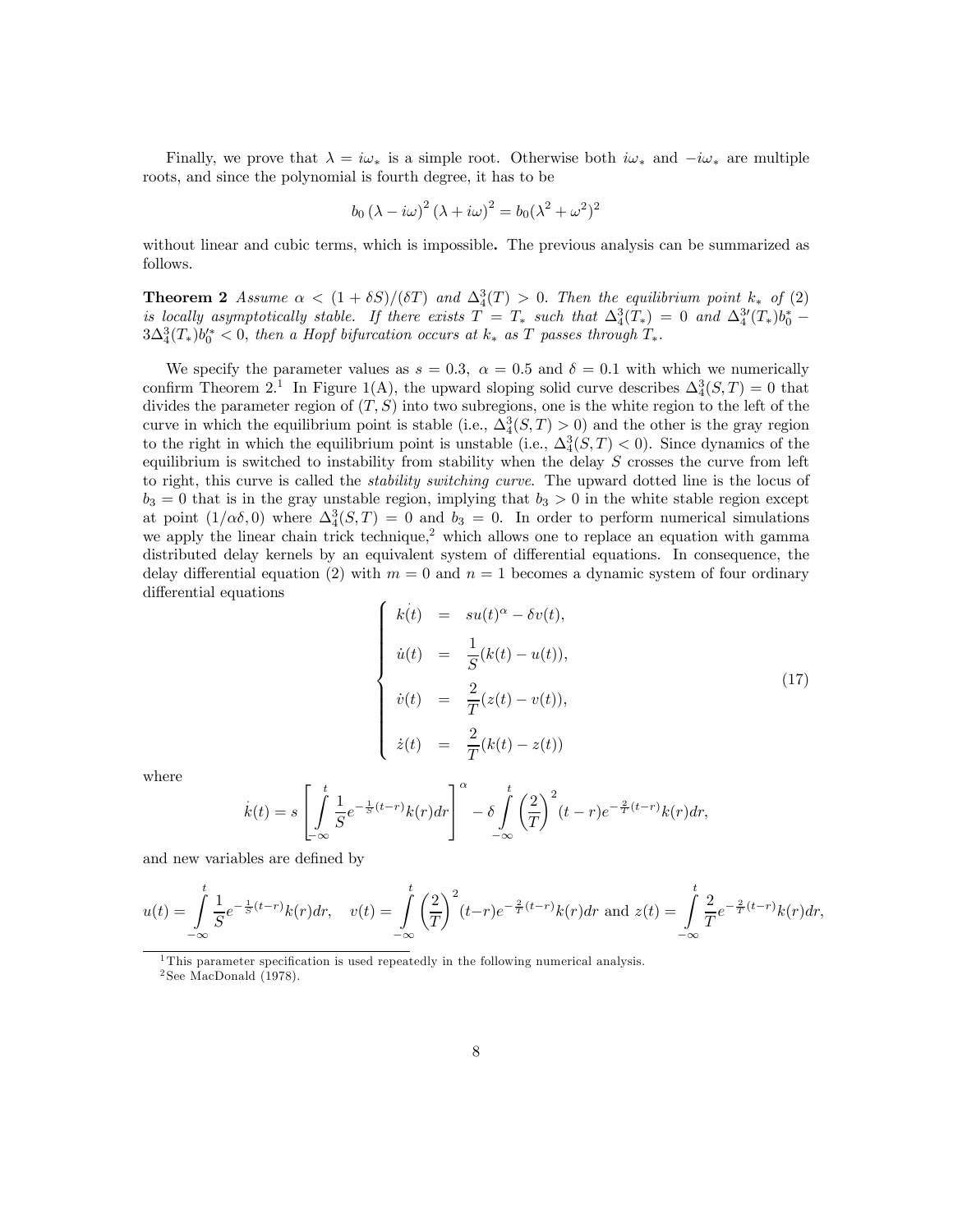Selecting two points on the stability switching curve,  $a = (T_a, S_a)$  and  $b = (T_b, S_b)$ , each of which is denoted by the black dot in Figure  $1(A)$ , we obtain corresponding two cycles in Figure 1(B), the real curve for  $(T_a, S_a)$  and the dotted curve for  $(T_b, S_b)$ .



Figure 1. Dynamics of (2) with  $m = 0$  and  $n = 1$ 

#### **3.2** Case  $m = 0$  and  $n \to \infty$

When  $n$  becomes infinity large, the characteristic equation  $(10)$  reduces to

$$
\lambda^2 + \frac{1}{S}\lambda - \frac{\alpha\delta}{S} + \left(\frac{\delta}{S} + \delta\lambda\right)e^{-\lambda T} = 0.
$$
 (18)

In absence of delay, i.e.  $T = 0$ , Eq. (18) becomes

$$
\lambda^2 + \left(\frac{1}{S} + \delta\right)\lambda + \frac{(1-\alpha)\delta}{S} = 0.
$$

Hence the equilibrium point  $k_*$  of (2) is locally asymptotically stable since its coefficients are both positive. We take  $T > 0$  and examine whether the stability switch takes place. If  $\lambda = i\omega$  is a root of (18) with  $\omega > 0$ , then substituting it into (18), and separating the real and imaginary parts, we arrive at the following two equations

$$
\begin{cases}\n\omega^2 + \frac{\alpha \delta}{S} = \frac{\delta}{S} \cos \omega T + \delta \omega \sin \omega T, \\
\frac{1}{S} \omega = \frac{\delta}{S} \sin \omega T - \delta \omega \cos \omega T.\n\end{cases}
$$
\n(19)

Squaring both sides, adding the two equations and regrouping by powers of  $\omega$ , we get

$$
\omega^4 - \left(\frac{\delta^2 S^2 - 2\alpha \delta S - 1}{S^2}\right) \omega^2 - \frac{(1 - \alpha^2)\delta^2}{S^2} = 0,
$$
\n(20)

It is easy to see that Eq. (20) has a unique positive root  $\omega_0$ , where

$$
\omega_0 = \sqrt{\frac{\delta^2 S^2 - 2\alpha \delta S - 1 + \sqrt{(\delta^2 S^2 - 2\alpha \delta S - 1)^2 + 4(1 - \alpha^2)\delta^2 S^2}}{2S^2}}.
$$
(21)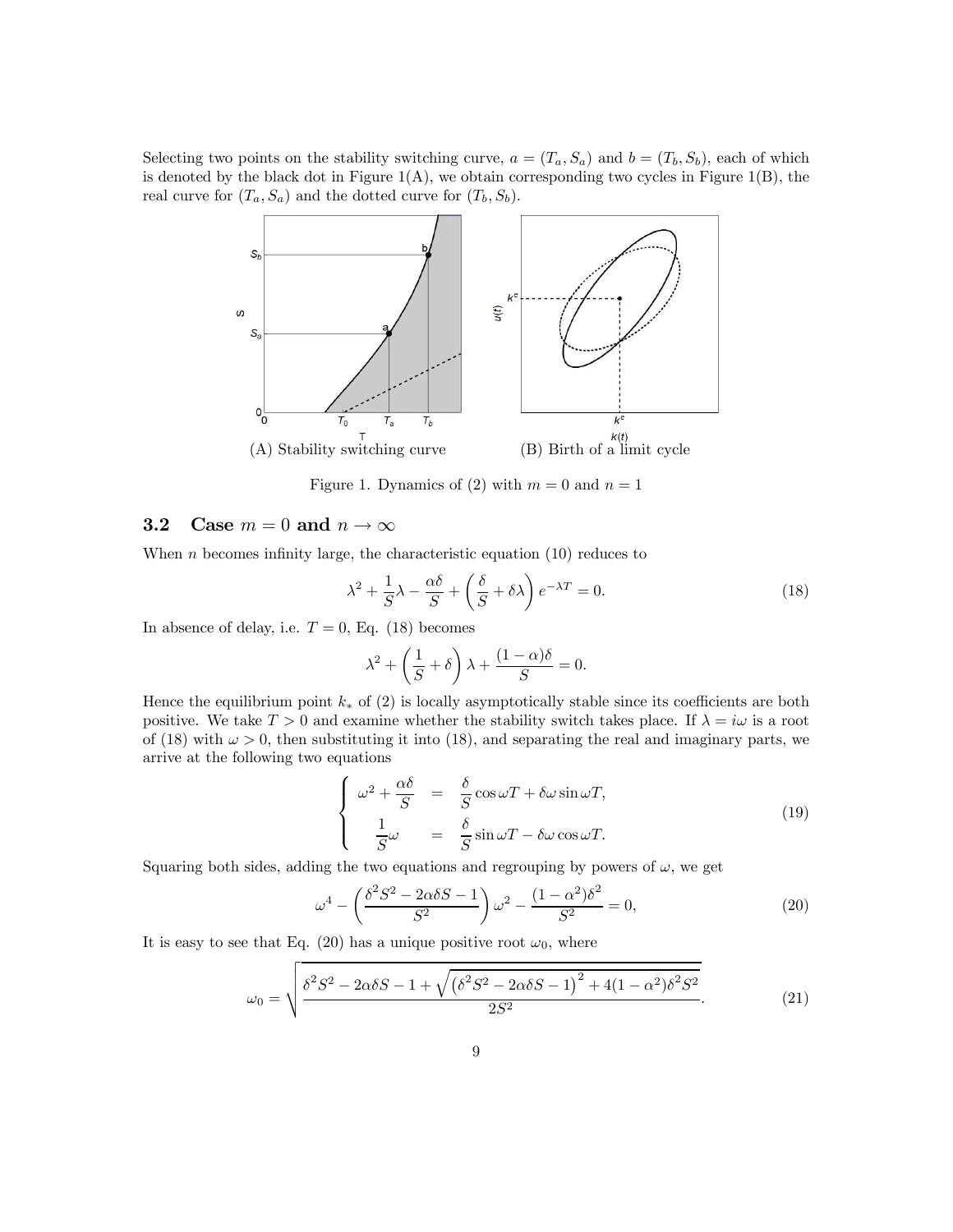Thus, Eq. (18) has a unique pair of purely imaginary roots  $\pm i\omega_0$ . Solving Eqs. (19) for  $\sin \omega T$  and  $\cos \omega T$  yields

$$
\cos \omega T = \frac{\alpha}{1 + S^2 \omega^2} \tag{22}
$$

and

$$
\sin \omega T = \frac{S^2 \omega^3 + (1 + \alpha \delta S) \omega}{\delta (1 + S^2 \omega^2)}.
$$

The critical values  $T(j)$  of T for which the characteristic equation (18) has purely imaginary roots can be determined from (22), and they are given by

$$
T(j) = \frac{1}{\omega_0} \left[ \cos^{-1} \left( \frac{\alpha}{1 + S^2 \omega_0^2} \right) + 2j\pi \right], \quad j = 0, 1, 2, ... \tag{23}
$$

**Proposition 1** Eq. (18) has a pair of simple purely imaginary roots  $\pm i\omega_0$  at  $T = T(j)$ . Moreover,

$$
\left. \frac{d\left( Re\lambda \right) }{dT}\right\vert _{T=T\left( j\right) }>0.
$$

**Proof.** Let  $\lambda(T) = \nu(T) + i\omega(T)$  and denote the root of Eq. (18) such that  $\nu(T(j)) = 0$  and  $\omega(T(j)) = \omega_0$ . Plugging  $\lambda(T(j))$  into (18), and taking the derivative with respect to T, one has

$$
\[2S\lambda + 1 + \delta S e^{-\lambda T} - (\delta + \delta S \lambda) T e^{-\lambda T}\] \frac{d\lambda}{dT} = (\delta + \delta S \lambda) \lambda e^{-\lambda T}.\tag{24}
$$

It is straightforward from (24) that  $\lambda = i\omega_0$  is a simple root of (18). If we assume  $\lambda = i\omega_0$  to be a repeated root, then  $(\delta + \delta S_i \omega_0) i \omega_0 e^{-i \omega_0 T} = 0$ , leading to a contradiction. From (24), we obtain

$$
\left(\frac{d\lambda}{dT}\right)^{-1} = \frac{(2S\lambda + 1)e^{\lambda T} + \delta S}{(\delta + \delta S\lambda)\lambda} - \frac{T}{\lambda}.
$$

Therefore,

$$
sign\left\{\frac{d\left(Re\lambda\right)}{dT}\Big|_{T=T_j}\right\} = sign\left\{Re\left(\frac{d\lambda}{dT}\right)^{-1}\Big|_{T=T_j}\right\}
$$

$$
= sign\left\{-\delta^2 S^2 + 2\alpha\delta S + 1 + 2S^2\omega_0^2\right\}
$$

$$
= sign\left\{\sqrt{\left(\delta^2 S^2 - 2\alpha\delta S - 1\right)^2 + 4(1 - \alpha^2)\delta^2 S^2}\right\} > 0.
$$

In conclusion, we have the following result.

**Theorem 3** Let  $T(0)$  be defined as in (23). The equilibrium point  $k_*$  of (2) is locally asymptotically stable when  $\tau \in [0, T(0))$  and unstable when  $T > T(0)$ . Furthermore, (1) undergoes Hopf bifurcations at the equilibrium when  $T = T(0)$ .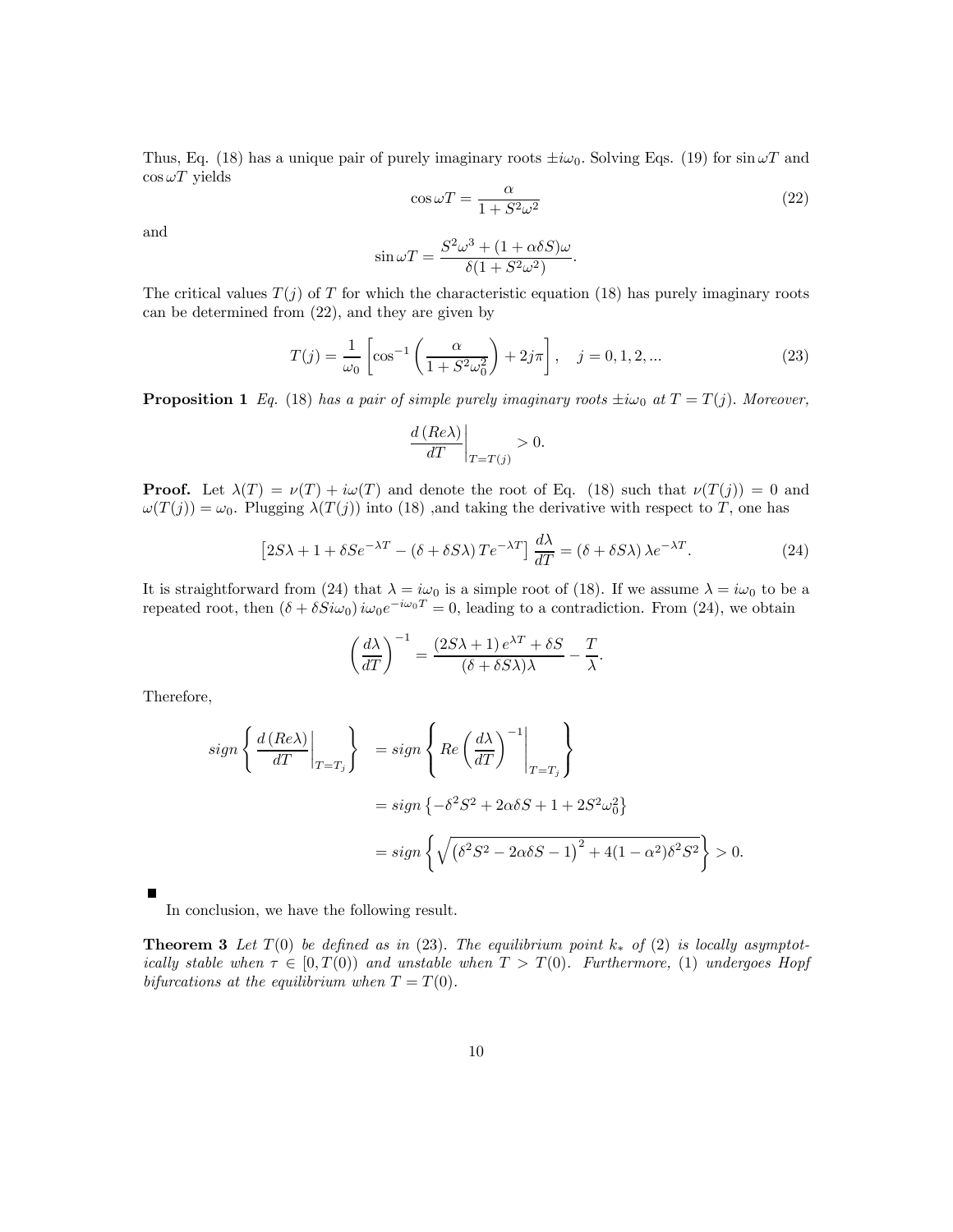#### **3.3**  $m = 0$  and  $n = 2, 3, 4, 5$

In two cases,  $m = 0$  and  $n = 0$  and  $m = 0$  and  $n = 1$ , we showed the destabilizing effect of the delay and the birth of a cyclic oscillation just when stability was lost. We now draw attention to various values of n to see how changing the from of the weighting function affects dynamics. A larger  $n$ graphically means that higher weights are concentrated to a smaller neighborhood of the maximum point  $t-T$  indicating less uncertainty in the length of the delay. The degree of the characteristic equation becomes larger and so does the order of the leading principal minors of the corresponding Routh-Hurwitz determinant. It then follows that the stability condition become increasingly untractable. However we can numerically check the stability conditions.  $\Delta_{n+3}^k$  is already defined as the k-th order leading principal minor of the Routh-Hurwitz determinant  $\Delta_{n+3}$ . We illustrate the stability switching curves of  $\Delta_{n+3}^{n+2} = 0$  for  $n = 0, 1, 2, 3, 4, 5$  in Figure 2.<sup>3</sup> The right most curve corresponds to the stability switching curve in the case of  $n = 0$  and so does the left most boundary of the gray region in the case of  $n = 5$ . It is seen that the stability switching curve shifts leftward and its slope gets steeper as n increases. It is also confirmed that given  $n$ , the equilibrium point is stable to the left of the corresponding stability switching curve and unstable to the right. The gray color becomes darker as  $n$  increases. Thus the most light-gray region corresponds to the instability region with  $n = 0$ . The darker gray region surrounded by the right most curve and the next right most curve is added to it to construct the instability region with  $n = 1$ . The instability regions with  $n \geq 2$  are obtained in the same way, implying that the instability region becomes larger as n increases. In addition to these, the stability switching curve (23) with  $j = 0$  in the case of  $n \to \infty$ is illustrated as the left most curve. We summarize the results as follows.

**Proposition 2** Given  $m = 0$ , when the value of n increases from 0 to 5, the stability switching curve shift leftward as n increases, implying that increasing n has a destabilizing effect and shrinks the size of the stability region.

and

**Proposition 3** Given  $m = 0$ , when  $n \to \infty$ , the corresponding stability switching curve is located at left most, implying that the dynamic system with continuously distributed time delay is more stable than the dynamic system with fixed time delay in the sense that the stability region of the former is larger.

<sup>&</sup>lt;sup>3</sup>For  $n \leq 5$ , it is numerically confirmed, as we did in Section 3.1, that  $\Delta_{n+3}^{n+2} > 0$  is sufficient to have  $\Delta_{n+3}^k > 0$ for  $k = 2, 3, ..., n + 1$ . Notice that  $\Delta_{n+3}^{n+2} > 0$  always leads to  $\Delta_{n+3}^{n+3} = (1 - \alpha)\delta \Delta_{n+3}^{n+2} > 0$ .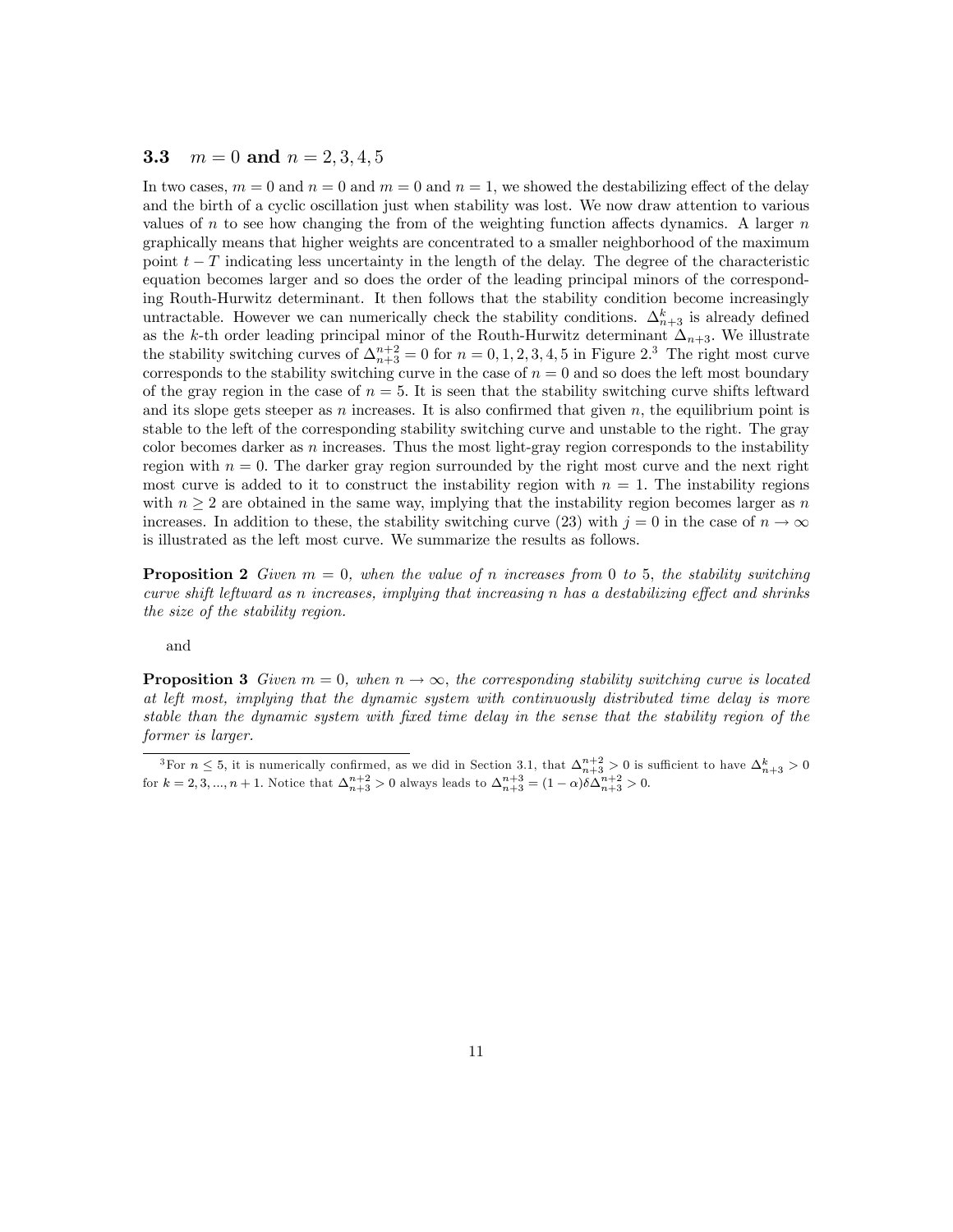

Figure 2. Stability switching curves for  $m = 0$ ,  $n = 0, 1, 2, 3, 4, 5$  and  $n = \infty$ 

# 4 Heterogenous weights II:  $m \ge 1$  and  $n = 0$

In this section we draw attention to effects caused by increasing the value of  $m$ . To this end, we take  $n = 0$  that is then substituted into the characteristic equation (5) to have the form

$$
\lambda - \alpha \delta \left( 1 + \frac{\lambda S}{m+1} \right)^{-(m+1)} + \delta \left( 1 + \lambda T \right)^{-1} = 0.
$$

Expanding the factored terms and collecting the terms in order of the powers of  $\lambda$ , we have a polynomial equation of degree  $m + 3$ ,

$$
b_0 \lambda^{m+3} + b_1 \lambda^{m+2} + \dots + b_{m+2} \lambda + b_{m+3} = 0
$$
 (25)

where the coefficients are defined by

$$
b_0 = a_0T,
$$
  
\n
$$
b_1 = a_1T + a_0,
$$
  
\n
$$
b_k = a_kT + a_{k-1} + \delta a_{k-2} \text{ for } 2 \le k \le m+1,
$$
  
\n
$$
b_{k+2} = 1 + \delta S - \alpha \delta T,
$$
  
\n
$$
b_{k+3} = (1 - \alpha)\delta,
$$

with

$$
a_k = \left(\frac{S}{m+1}\right)^{m+1-k} \left(\begin{array}{c} m+1\\ k \end{array}\right).
$$
 (26)

Comparing equation (25) having the coefficients in (26) with equation (10) having the coefficients in (11) reveals the similarities among them. In consequence, analytical methodologies become similar.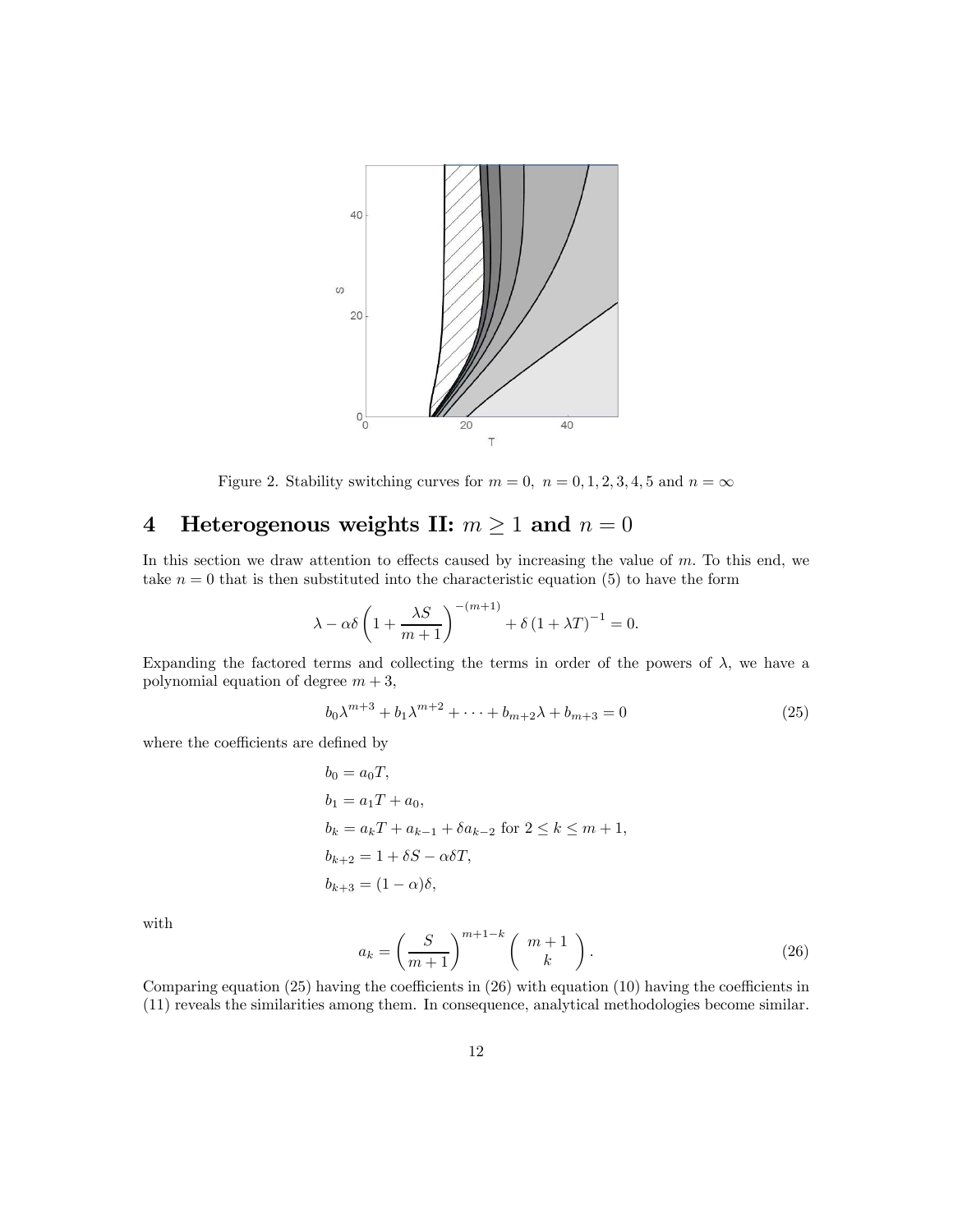To avoid unnecessary repetition, we simplify the analysis as much as possible if the similarities are observed.

#### 4.1 Case  $m = 1$  and  $n = 0$

In this section, we examine the case of  $m = 1$  and  $n = 0$  under which the characteristic equation (25) becomes a quartic equation

$$
b_0 \lambda^4 + b_1 \lambda^3 + b_2 \lambda^2 + b_3 \lambda + b_4 = 0 \tag{27}
$$

where

$$
b_0 = \frac{1}{4}S^2T > 0,
$$
  
\n
$$
b_1 = ST + \frac{1}{4}S^2 > 0,
$$
  
\n
$$
b_2 = T + S + \frac{1}{4}\delta S^2 > 0,
$$
  
\n
$$
b_3 = 1 + \delta S - \alpha \delta T,
$$
  
\n
$$
b_4 = (1 - \alpha)\delta > 0.
$$

The locus of  $b_3 = 0$  is positively sloping in the  $(T, S)$  plane whereas the slope of the  $\Delta_4^3 = 0$  curve is ambiguous. Both curves pass through point  $(T_0, 0)$ . It is clearly seen that  $b_3 \leq 0$  implies  $\Delta_4^3 < 0$ . The contraposition of the last statement is that  $\Delta_4^3 \geq 0$  implies  $b_3 > 0$ . Furthermore,  $\Delta_4^3 > 0$  implies  $\Delta_4^2 > 0$ . Hence, by the Routh-Hurwitz criterion, the stability condition is  $\Delta_4^3 > 0$ . Solving  $\Delta_4^3 = 0$ for  $b_3$  and then substituting the resultant solution into  $(27)$  we have the factored from of the quartic equation,

$$
(b_1\lambda^2 + b_3)(b_0b_1\lambda^2 + b_1^2\lambda + b_1b_2 - b_0b_3) = 0.
$$
 (28)

.

The equation has two purely imaginary solutions and two other solutions

$$
\lambda_{1,2} = \pm i\beta \text{ with } \beta = \sqrt{\frac{b_3}{b_1}}
$$

and

$$
\lambda_{3,4} = \frac{-b_1^2 \pm \sqrt{b_1^4 - 4b_0b_1(b_1b_2 - b_0b_3)}}{2b_0b_1}
$$

where  $\lambda_3 < 0$  and  $\lambda_4 < 0$  if the discriminant of the second solution is positive and Re  $[\lambda_{3,4}] < 0$  if it is negative.

Since we can check the transversality condition in the same way as in the case of  $m = 0$  and  $n = 1$ , we omit the detail and jump to the following result:

**Theorem 4** Given a value of T, the equilibrium point  $k_*$  of (2) is locally asymptotically stable for  $S \leq S_*$  and unstable for  $S > S_*$  whereas it bifurcates to a limit cycle through a Hopf bifurcation for  $S = S_*$  where  $S_*$  solves

$$
b_1b_2b_3 - b_0b_3^2 - b_1^2b_4 = 0.
$$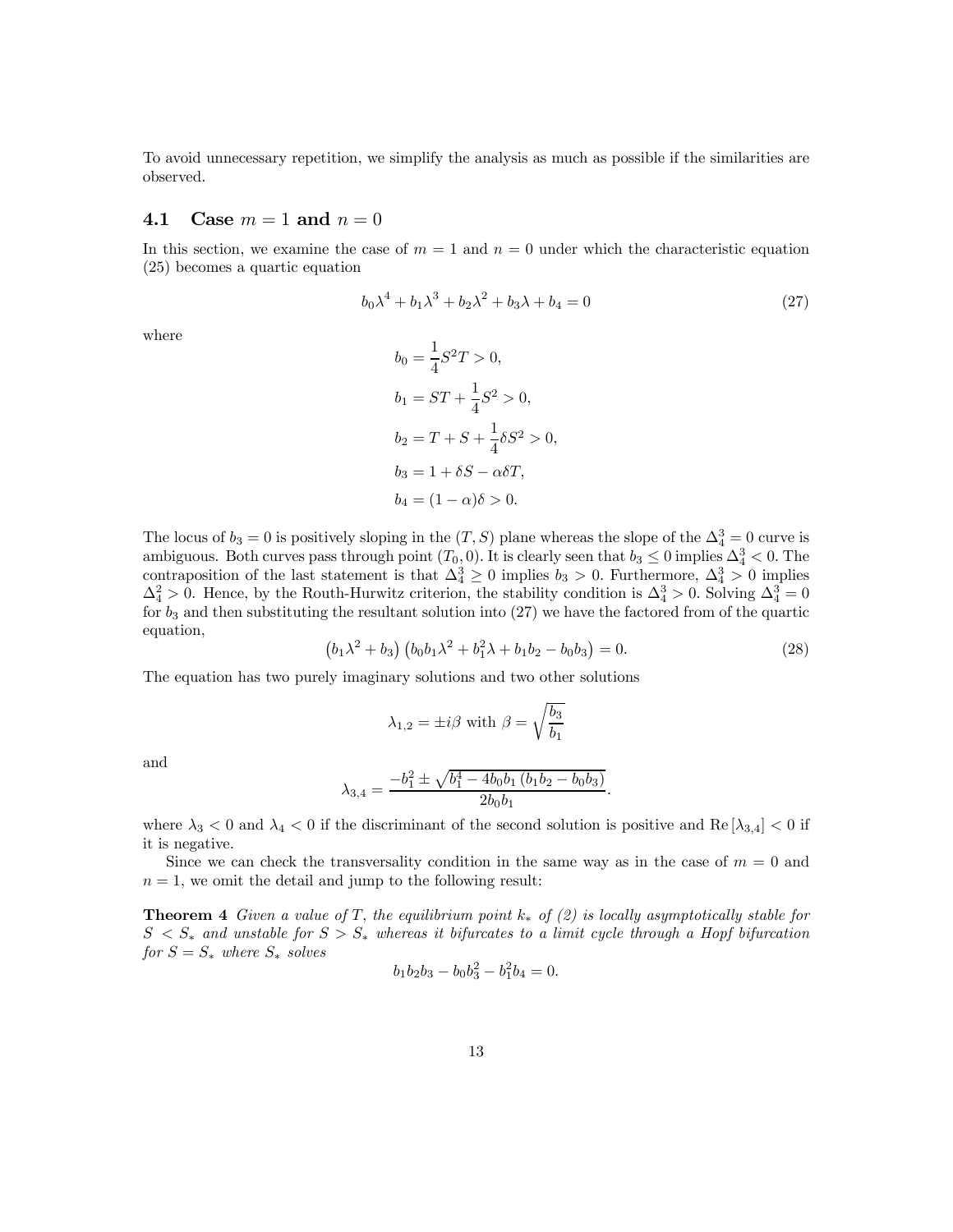We now numerically examine dynamic behavior of the unstable equilibrium. The dynamic system under the investigation consists of the four ordinary differential equations

$$
\begin{cases}\n\dot{k}(t) = su(t)^a - \delta v(t), \\
\dot{v}(t) = \frac{1}{T} (k(t) - v(t)), \\
\dot{u}(t) = \frac{2}{S} (z(t) - u(t)), \\
\dot{z}(t) = \frac{2}{S} (k(t) - z(t)),\n\end{cases}
$$

where the capital accumulation is described by

$$
\dot{k}(t) = s \left[ \int_{-\infty}^{t} \left( \frac{2}{S} \right)^2 (t-r) e^{-\frac{2}{S}(t-r)} k(r) dr \right]^\alpha - \delta \int_{-\infty}^{t} \frac{1}{T} e^{-\frac{1}{T}(t-r)} k(r) dr,
$$

and new variables are defined by

$$
v(t) = \int_{-\infty}^{t} \frac{1}{T} e^{-\frac{1}{T}(t-r)} k(r) dr, \ u(t) = \int_{-\infty}^{t} \left(\frac{2}{S}\right)^2 (t-r) e^{-\frac{2}{S}(t-r)} k(r) dr \text{ and } z(t) = \int_{-\infty}^{t} \frac{2}{S} e^{-\frac{2}{S}(t-r)} k(r) dr.
$$

Selecting two points,  $A = (T_A, S_A)$  and  $B = (T_B, S_B)$ , on the stability switching curve, the points are denoted by the black dots in Figure  $3(A)$ . The resultant cycles are illustrated in Figure  $3(B)$ . The smaller cycle is obtained at point A and the larger cycle at point B.



Figure 3.  $m = 1$  and  $n = 0$ 

#### 4.2 Case  $m \to \infty$  and  $n = 0$

When the value of  $m$  is infinitely large, the characteristic equation (5) turns to be

$$
\lambda - \alpha \delta e^{-\lambda S} + \delta (1 + \lambda T)^{-1} = 0.
$$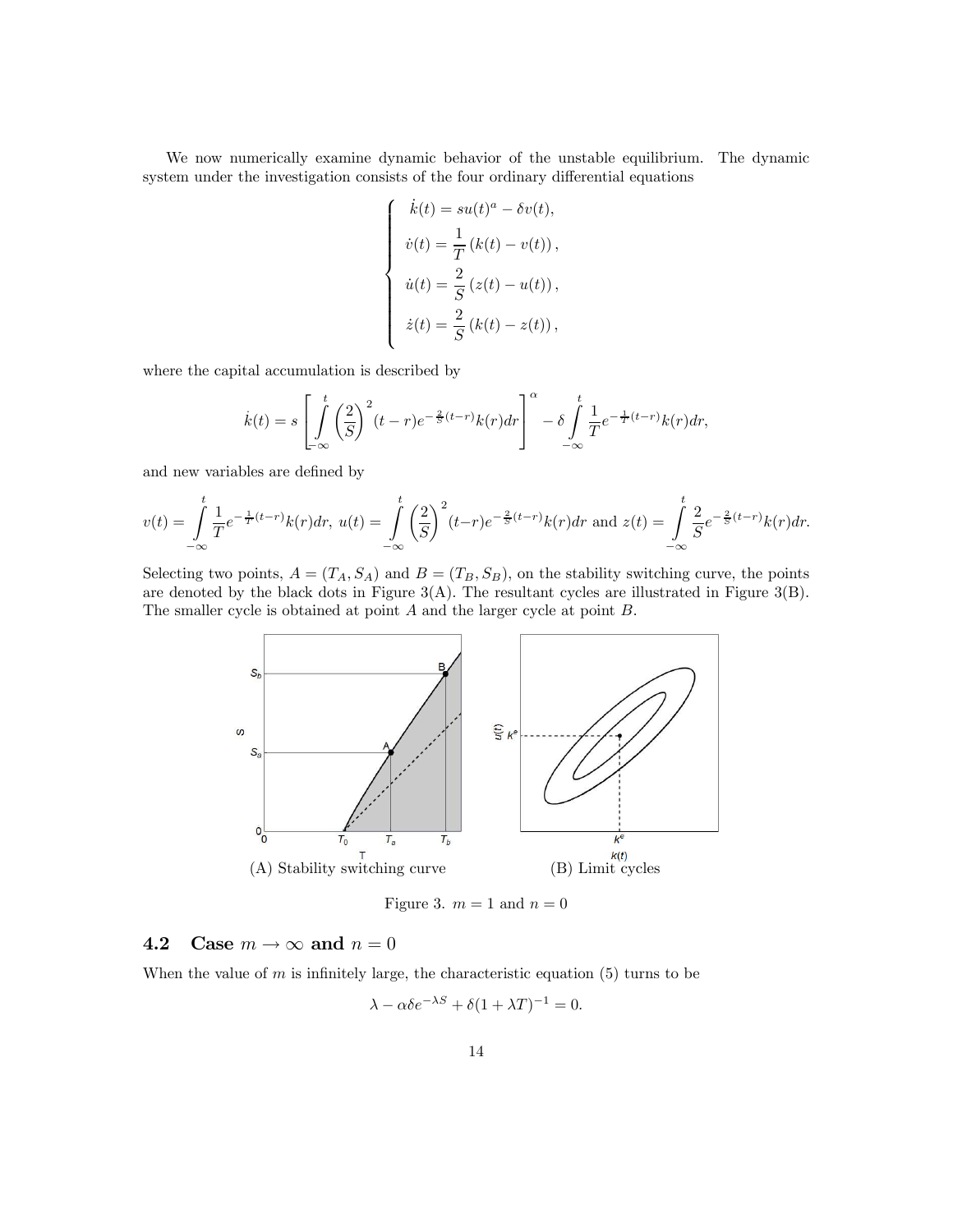In case of no fixed delay (i.e.,  $S = 0$ ), it is reduced to

$$
\lambda - \alpha \delta + \delta (1 + \lambda T)^{-1} = 0
$$

or

$$
T\lambda^2 + (1 - \alpha \delta T)\lambda + (1 - \alpha)\delta = 0.
$$

If  $T < 1/\alpha\delta = T_0$ , then all coefficients are positive and thus the equilibrium point  $k_*$  is locally asymptotically stable.

Now let  $S > 0$ . The characteristic equation is

$$
\lambda^2 + \frac{1}{T}\lambda + \frac{\delta}{T} - \alpha \delta \left(\frac{1}{T} + \lambda\right) e^{-\lambda S} = 0.
$$
 (29)

Suppose that  $\lambda = i\omega, \ \omega > 0$ , is a root of (29) for some S. Substituting it into (29) and separating the real and imaginary parts yield

$$
\alpha \delta \cos \omega S + \alpha \delta \omega T \sin \omega S = -\omega^2 T + \delta,
$$
  

$$
\alpha \delta \sin \omega S - \alpha \delta \omega T \cos \omega S = -\omega.
$$
 (30)

Adding the squared terms presents the quartic equation in  $\omega$ ,

$$
T^{2}\omega^{4} + \left[1 - 2\delta T - (\alpha \delta T)^{2}\right]\omega^{2} + (1 - \alpha^{2})\delta^{2} = 0.
$$
 (31)

Its roots are

$$
\omega_{\pm}^{2} = \frac{(\alpha \delta T)^{2} + 2\delta T - 1 \pm \sqrt{D}}{2T^{2}}
$$

where the discriminant  $D$  has the following form

$$
D = [(\alpha \delta T)^{2} + 2\delta T - 1]^{2} - 4(1 - \alpha^{2})\delta^{2}T^{2}.
$$
 (32)

Solving  $(\alpha \delta T)^2 + 2\delta T - 1 = 0$  for T gives the threshold value of T,

$$
\bar{T} = T_0 \frac{-1 + \sqrt{1 + \alpha^2}}{\alpha} \left( < T_0 = \frac{1}{\alpha \delta} \right)
$$

such that  $(\alpha \delta T)^2 + 2\delta T - 1 > 0$  for  $T > \overline{T}$ . It is confirmed that  $D > 0$  if  $T_1 < T < T_2$  where  $T_1$ and  $T_2$  solve  $D=0$  and are given by

$$
T_1 = T_0 \frac{\sqrt{1 + \sqrt{1 - \alpha^2} \left(\sqrt{2} - \sqrt{1 + \sqrt{1 - \alpha^2}}\right)}}{\alpha} < T_0
$$

and

$$
T_2 = T_0 \frac{\sqrt{1 - \sqrt{1 - \alpha^2} \left(\sqrt{2} - \sqrt{1 - \sqrt{1 - \alpha^2}}\right)}}{\alpha} < T_0.
$$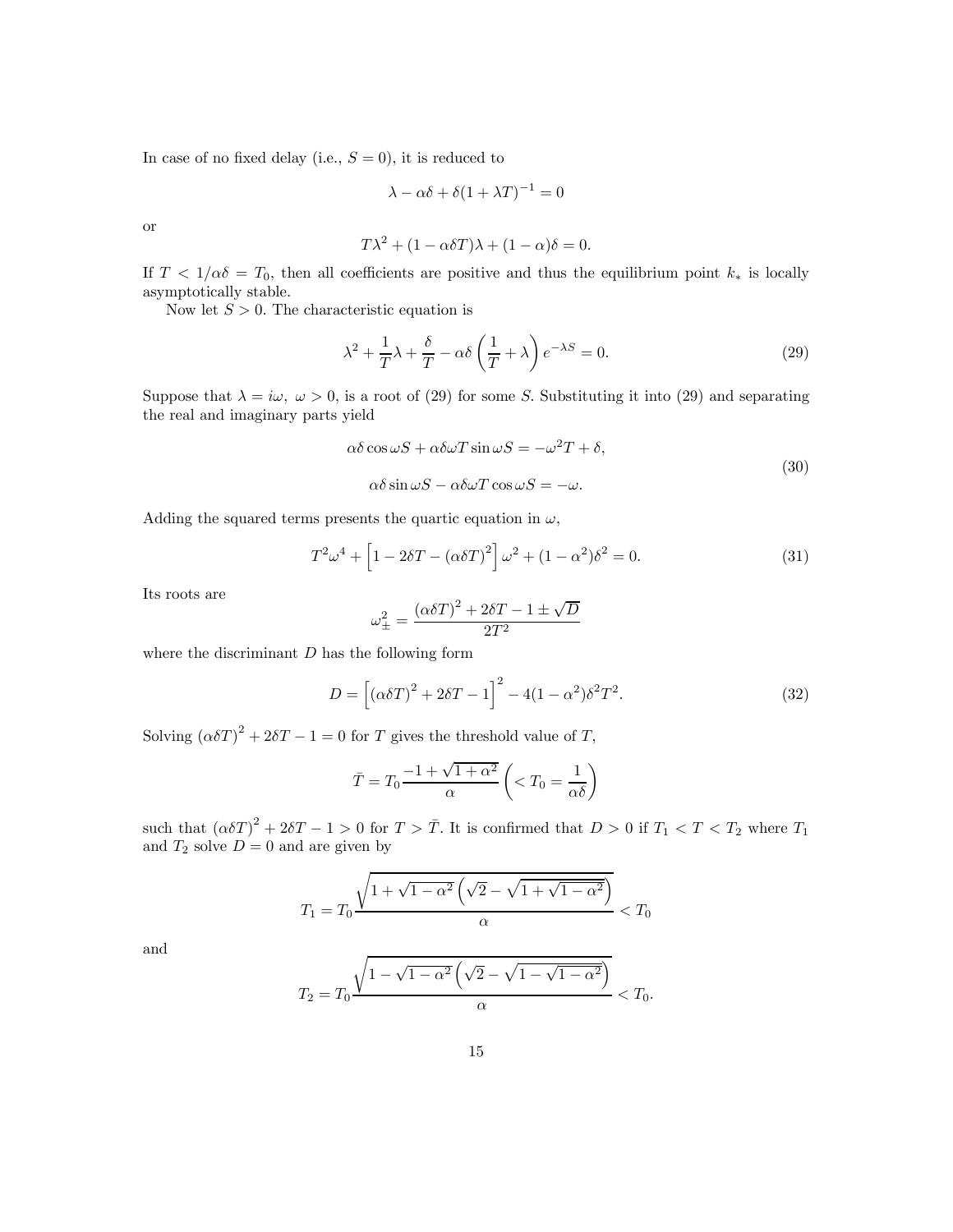It is also confirmed that  $T_1 < \overline{T} < T_2$ . Hence (31) has two imaginary solutions,  $\lambda_{\pm} = i\omega_{\pm}$  with  $\omega_+ > \omega_- > 0.$ 

We determine the sign of the derivative of Re  $[\lambda(S)]$  at the point where  $\lambda(S)$  is purely imaginary. Differentiating  $(29)$  with respect to S presents

$$
\left\{2\lambda + \frac{1}{T} - \alpha \delta \left[1 - S\left(\frac{1}{T} + \lambda\right)\right] e^{-\lambda S}\right\} \frac{d\lambda}{dS} = -\alpha \delta \lambda \left(\lambda + \frac{1}{T}\right) e^{-\lambda S}.
$$

For convenience, we study  $(d\lambda/dS)^{-1}$  instead of  $d\lambda/dS$ 

$$
\left(\frac{d\lambda}{dS}\right)^{-1} = \frac{\left(2\lambda + \frac{1}{T}\right)e^{\lambda S} - \alpha \delta}{-\alpha \delta \lambda \left(\lambda + \frac{1}{T}\right)} - \frac{S}{\lambda}.
$$

Therefore

$$
sign\left[\frac{d(\text{Re }\lambda)}{dS}\Big|_{\lambda=i\omega}\right] = sign\left[\text{Re}\left(\left(\frac{d\lambda}{dS}\right)^{-1}\Big|_{\lambda=i\omega}\right)\right]
$$

$$
= sign\left[2\left(\omega^2 - \frac{(\alpha\delta T)^2 + 2\delta T - 1}{2T^2}\right)\right]
$$

$$
= sign\left[\pm\sqrt{D}\right].
$$

Hence the sign is positive for  $\omega_+$  and negative for  $\omega_-$ 

$$
sign\left[\left.\frac{d(\text{Re }\lambda)}{dS}\right|_{\lambda=i\omega_{+}}\right] = sign\left[\sqrt{D}\right]
$$
\n(33)

and

$$
sign\left[\left.\frac{d(\text{Re }\lambda)}{dS}\right|_{\lambda=i\omega_{-}}\right] = sign\left[-\sqrt{D}\right].\tag{34}
$$

Solving (30) gives two solutions corresponding to  $\omega_{\pm}^2$ . In particular, for  $\omega_+$  and  $\theta_+ = S_+\omega_+$ ,

$$
\cos \theta_{+} = \frac{1}{\alpha \left( 1 + T^{2} \omega_{+}^{2} \right)} > 0 \text{ and } \sin \theta_{+} = -\frac{\omega_{+}}{\alpha \delta} \frac{1 - \delta T + T^{2} \omega_{+}^{2}}{1 + T^{2} \omega_{+}^{2}} < 0 \tag{35}
$$

where the negative sign is due to

$$
1 - \delta T + T^2 \omega_+^2 = \frac{1 + (\alpha \delta T)^2 + \sqrt{D}}{2} > 0.
$$

Hence solving the first equation of (35) yields the locus of  $(T, S)$  for which there are imaginary roots,

$$
S_{+}(i) = \frac{1}{\omega_{+}} \left\{ \cos^{-1} \left[ -\frac{1}{\alpha \left( 1 + T^{2} \omega_{+}^{2} \right)} \right] + (2i + 1) \pi \right\}
$$
(36)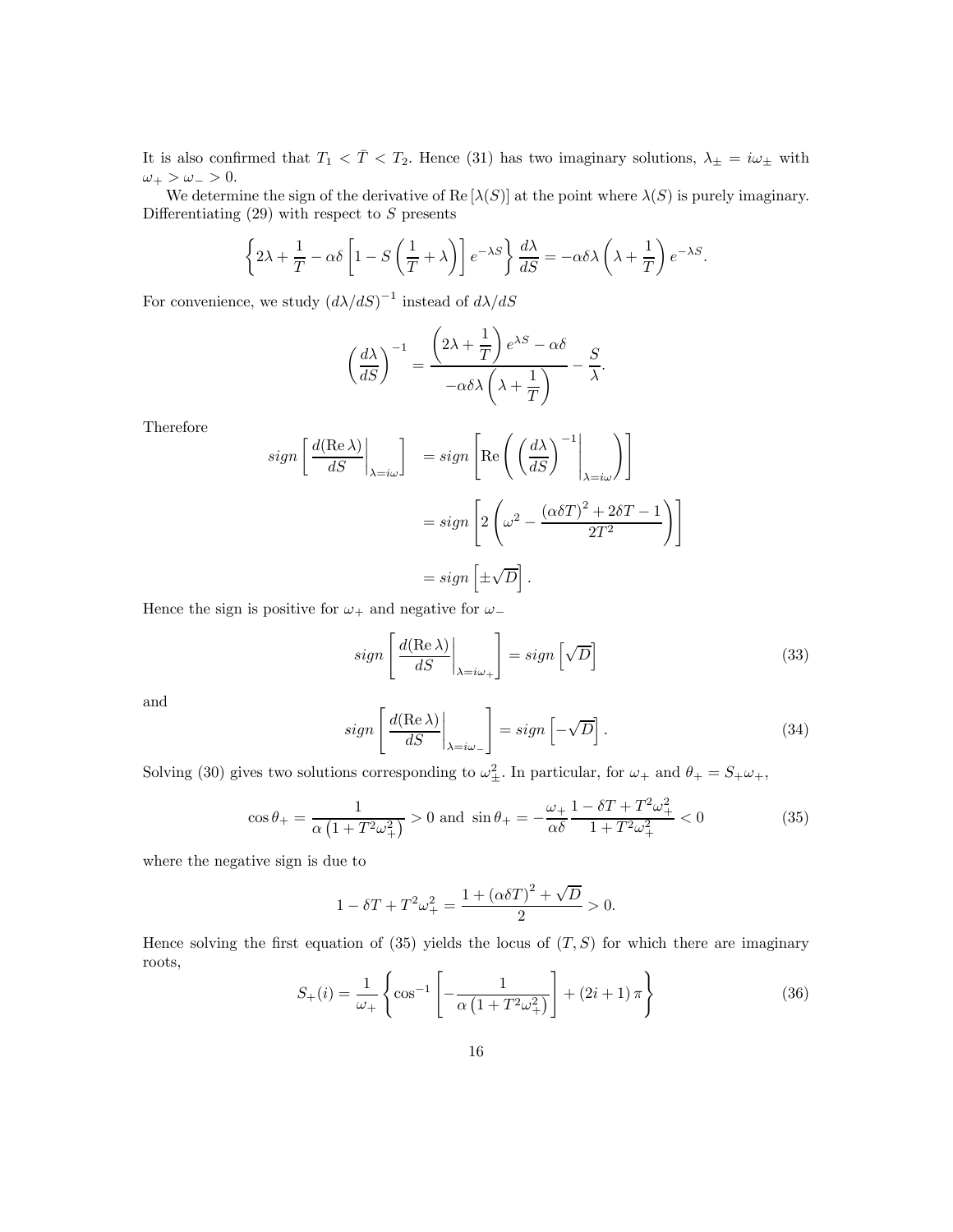where *i* denotes integer number. For  $\omega_{-}^2$  and  $\theta_{-} = S_{-} \omega_{-}$ ,

$$
\cos \theta_{-} = \frac{1}{\alpha \left( 1 + T^2 \omega_{-}^2 \right)} > 0 \text{ and } \sin \theta_{-} = -\frac{\omega_{-}}{\alpha \delta} \frac{1 - \delta T + T^2 \omega_{-}^2}{1 + T^2 \omega_{-}^2}
$$
(37)

where

$$
1 - \delta T + T^2 \omega_{-}^2 = \frac{1 + (\alpha \delta T)^2 - \sqrt{D}}{2}
$$

and

$$
D - [1 + (\alpha \delta T)^{2}] = 4\delta T(\alpha \delta T + 1)(\alpha \delta T - 1).
$$

The sign of  $\sin \theta_-$  depends on the values of T. If  $\alpha \delta T - 1 < 0$  or  $T < T_0$ , then  $1 - \delta T + T^2 \omega^2 > 0$  that in turn implies  $\sin \theta_{-} < 0$ . On the other hand, if  $\alpha \delta T - 1 > 0$  or  $T > T_0$ , then  $1 - \delta T + T^2 \omega_{-}^2 < 0$  that in turn implies  $\sin \theta_$  > 0. Hence solving the first equation of (37) yields two solutions depending on whether T is less or greater than  $T_0$ . Indeed for  $T < T_0$ ,  $\cos \theta_{-} > 0$  and  $\sin \theta_{-} < 0$  implying

$$
S_{-}^{A}(j) = \frac{1}{\omega_{-}} \left\{ \cos^{-1} \left[ -\frac{1}{\alpha \left( 1 + T^{2} \omega_{-}^{2} \right)} \right] + (2j + 1)\pi \right\}
$$

and for  $T > T_0$ ,  $\cos \theta_{-} > 0$  and  $\sin \theta_{-} > 0$  implying

$$
S_{-}^{B}(j) = \frac{1}{\omega_{-}} \left\{ \cos^{-1} \left[ \frac{1}{\alpha \left( 1 + T^{2} \omega_{-}^{2} \right)} \right] + 2j\pi \right\}.
$$

Several stability switching curves are illustrated in the first quadrant of region  $(S, T)$  in Figure 4. The red curves are described by  $S_+(0)$ ,  $S_+(1)$  and  $S_+(2)$ , the blue curves are defined for  $T < T_0$ and described by  $S_{-}^{A}(0)$ ,  $S_{-}^{A}(1)$  and  $S_{-}^{A}(2)$ . Finally, the green curves are defined for  $T > T_0$  and described by  $S^B_-(0)$  and  $S^B_-(1)$ . It is also confirmed that

$$
S_{+}(i) = S_{-}^{A}(i)
$$
 and  $T = T_s$  and  $S_{-}^{A}(i) = S_{-}^{B}(i + 1)$  at  $T = T_0$ .

Hence each curve is smoothly connected at these points to construct one continuous curve.

The characteristic equation has a pair of purely imaginary roots on the curves and stability or instability change takes place there. We see the effects caused by a change in  $S$  in Figure 4 in which the equilibrium point is stable in the yellow region and unstable in the gray region. First we take  $T = 18$  and denote it by  $T_{18}$ . Then we obtain the multiple stability switches by increasing the value of S along the vertical line standing at  $T = T_{18}$ .

- (i) The equilibrium point is stable for  $S = 0$  and loses stability at point a because the real part of one eigenvalue becomes positive for a larger value of S due to (33).
- (ii) The real part of the eigenvalue becomes zero at point b and instability is switched to stability by further increases of  $S$  due to  $(34)$ .
- (iii) Stability is lost again at point  $c$  and never regained by a larger value of  $S$ .

Secondly we increase the value of T to 25 and denote it by  $T_{25}$ . Using the same procedure, we increase the value of S along the vertical line at  $T = T_{25}$  and see how different values of S affect accumulation of the capital stock.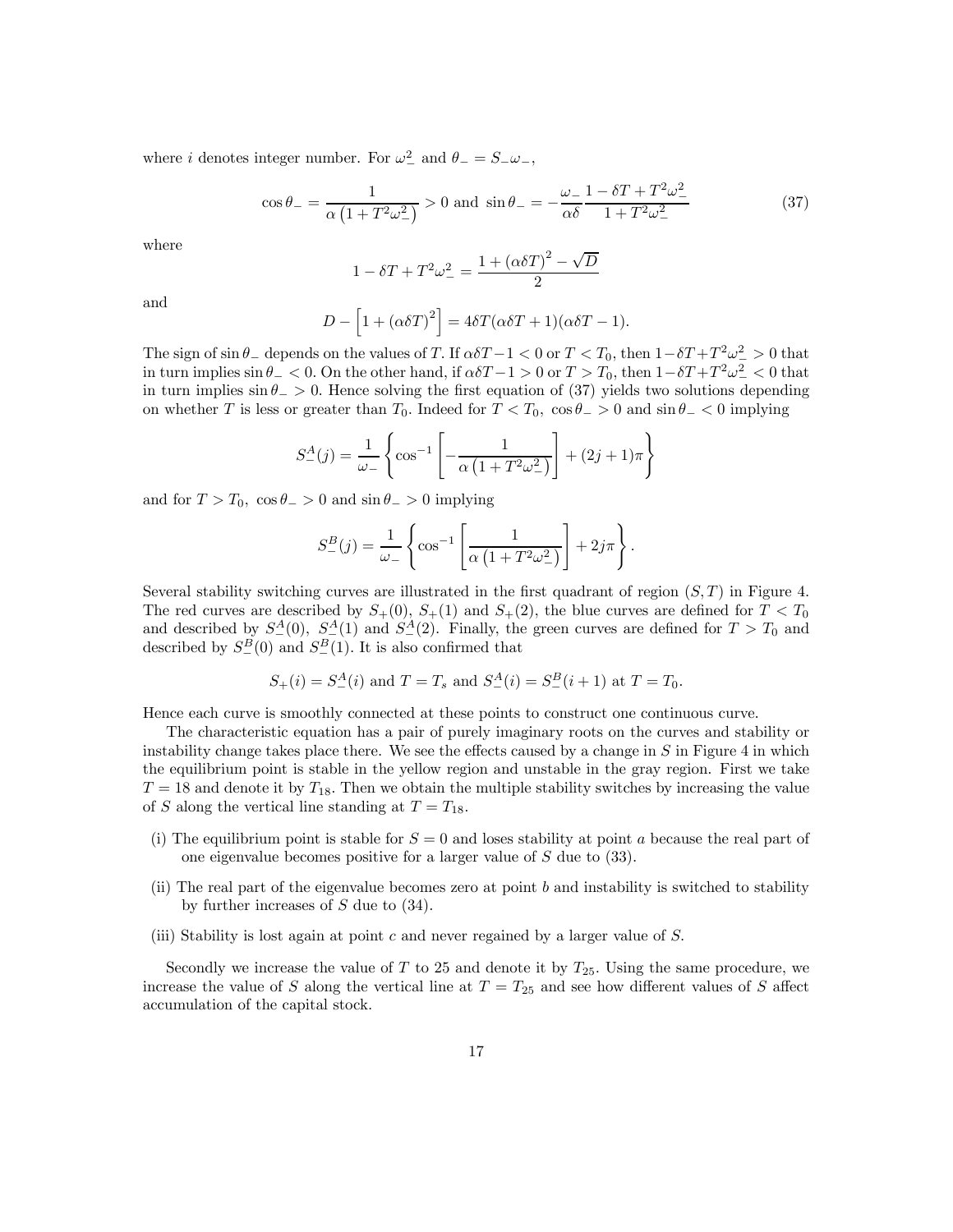- (i) The equilibrium point is unstable for  $S = 0$  and gains stability at point A at which the positive real part of one eigenvalue, a source of instability, is zero and then the real parts of all eigenvalues are negative for a larger value of S.
- (ii) Stability is lost at point B and no regain of stability is obtained for any larger values of  $S$ because the vertical line is located in the gray region.

We summarize the main results.

**Proposition 4** For  $n = 0$  and  $m \to \infty$ , the stability switching curve is an envelop of  $S_+(i)$ ,  $S_-^B(i)$ and  $S_{-}^{B}(i)$  for  $i \in \mathbb{N}$  and stability loss and gain may repeat alternately if the value of  $\tau_2$  increases while the value of  $\tau_1$  is fixed at some positive value.



Figure 4. Stability switching curves

#### 4.3  $m = 0, 1, 2, 3, 4, 5$  and  $n = 0$

As in Section 2.3, we examine the effects caused by increasing the value of  $m$  on dynamics, fixing the value of  $n$  at zero. Increasing the value of  $m$  makes the shape of the weighting function more taller and more thinner. We illustrate six stability switching curves of  $\Delta_{m+3}^{m+2}$  for  $m = 0, 1, 2, 3, 4, 5$ in Figure 5 in which the steady state is stable in the gray regions on the right to the curve. It can be analytically shown that a larger  $m$  shifts the stability switching curves leftward, implying a decrease of the stability region. However the degree of the effect is so small that the curve shifts are invisible in Figure 5(A). The inside area of the small rectangle in the upper-right corner is enlarged in Figure 5(B) in which we can see the shifts of the stability switching curves. The right most curve is the stability switching curve with  $m = 0$  and the left most boundary of the gray region is the stability switching curve with  $m = 5$ . It is seen that as the value of m increases, the stability switching curve shifts leftward. The stability switching curve in the case of  $m \to \infty$  is illustrated as the left boundary of the hatched-line region. It corresponds to the lowest green curve passing point A in Figure 4, which is described by  $S^B_-(0)$ . We summarize the results obtained in this section, which is very similar to Proposition xx.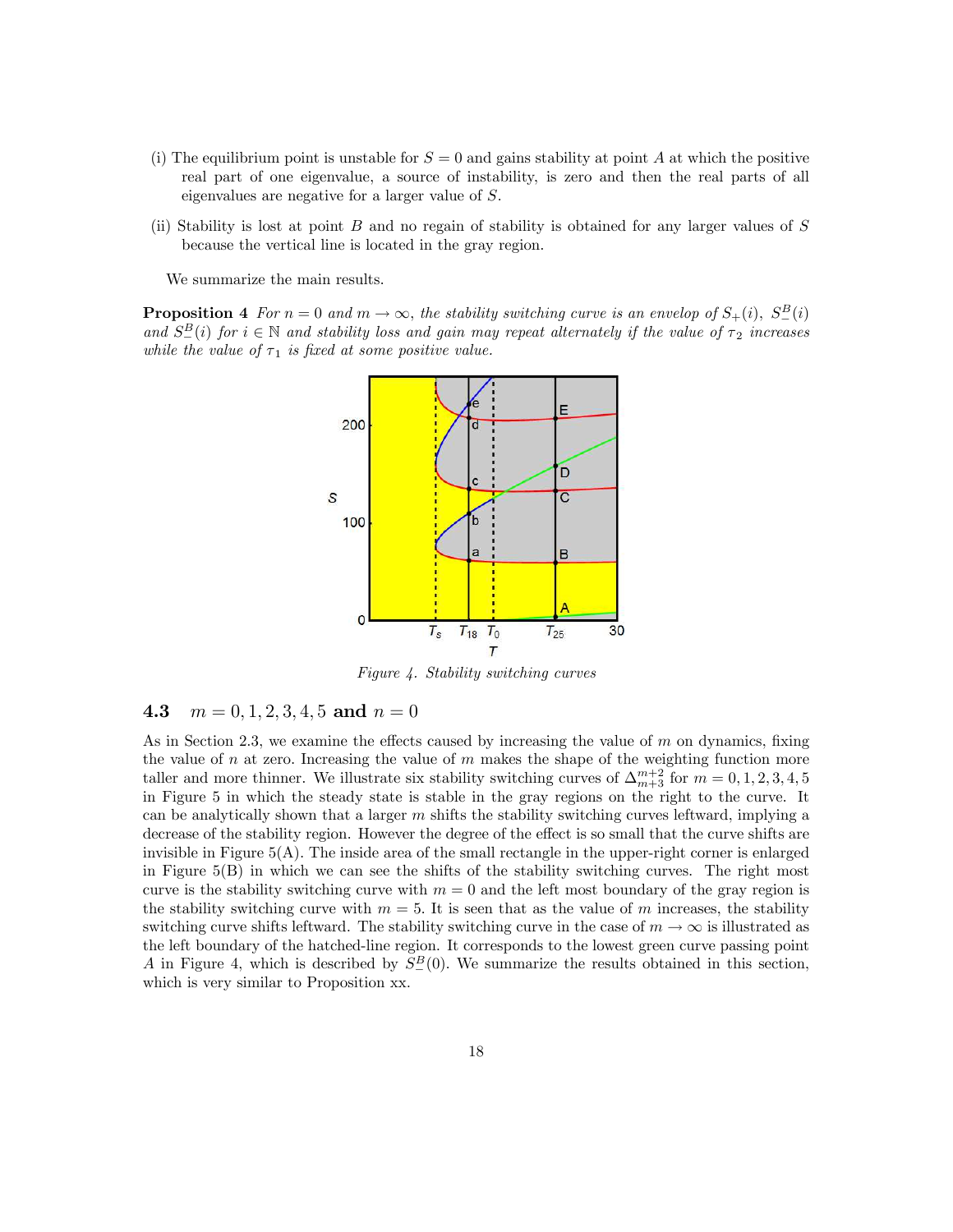**Proposition 5** Given  $n = 0$ , when the value of n increases from 0 to 5, the stability switching curve shifts rightward as m increases, implying that increasing m has a destabilizing effect and shrinks the size of the stability region.



Figure 5. Stability regions and shifts of the stability switching curves

## 5 Concluding Remarks

In this study we have focused on the effects of continuous delays on capital accumulation. Assuming that the neoclassical growth model has two different delays concerning capital, a time-to-build delay and a time-to-depreciat delay and both delays have different weighting kernels. We first show that the model with weaker kernel is more stable than the one with stronger kernel in the sense that the stability region of the former is larger. Second, in the limiting case in which the continuous delay converges to the fix delay, the model with the fix delay has the smallest stability region. Third, we analytically show the existence of a threshold value of the delay, the model is stable for the delay less than this threshold and becomes unstable for the delay larger than the threshold. Forth, we numerically demonstrate two dynamic results; one is that a cycle emerges for this threshold value and the other is that stability loss and gain may repeat alternatively, implying that the delay has a destabilizing effect as well as a stabilizing effect. Such duality of the delay never appear in one-delay models.